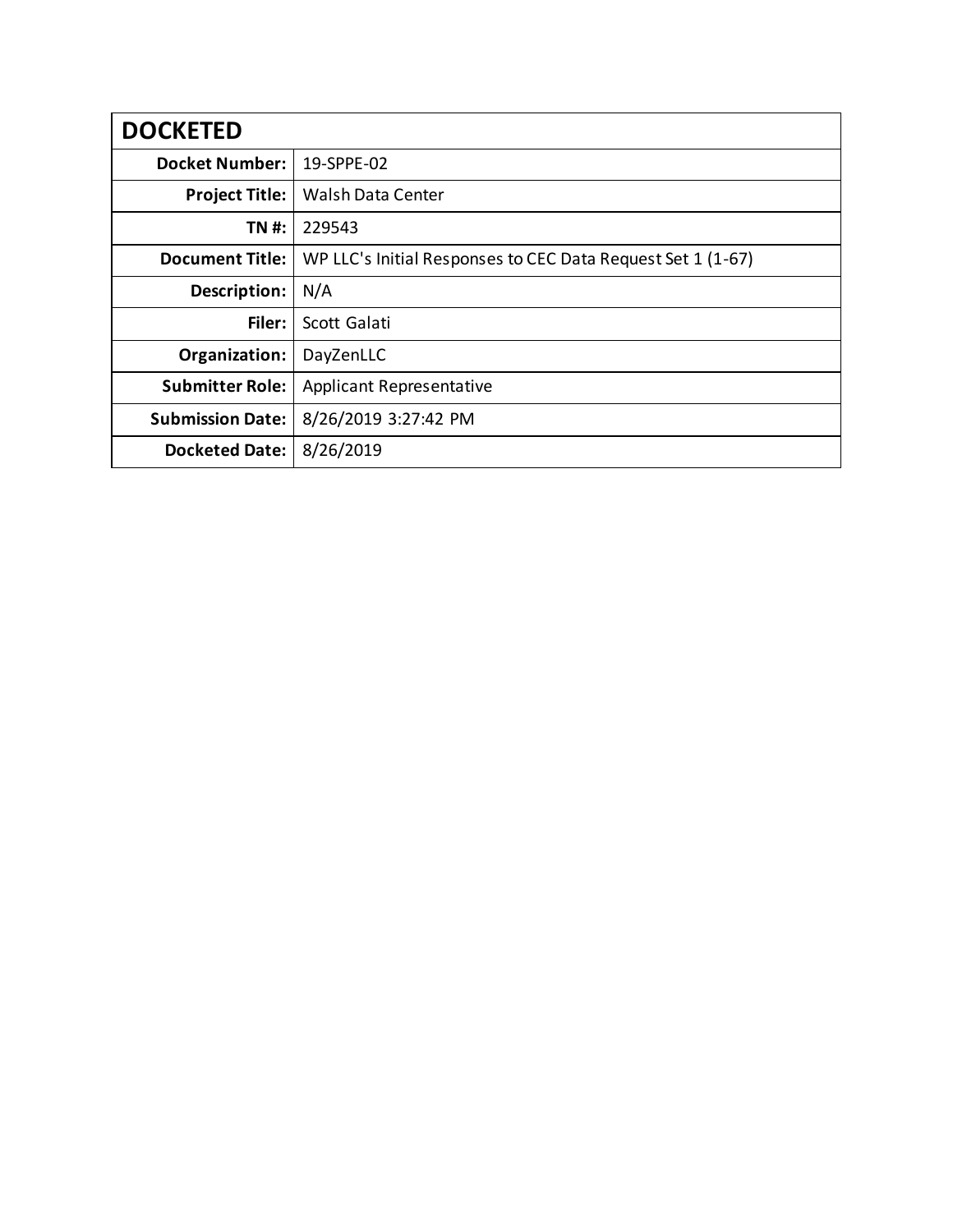# RESPONSE TO CEC STAFF DATA REQUEST SET 1 (1-67)

Walsh Backup Generating Facility (19-SPPE-02)

SUBMITTED TO: CALIFORNIA ENERGY COMMISSION SUBMITTED BY: 651 Walsh Partners, LLC

**August 2019**

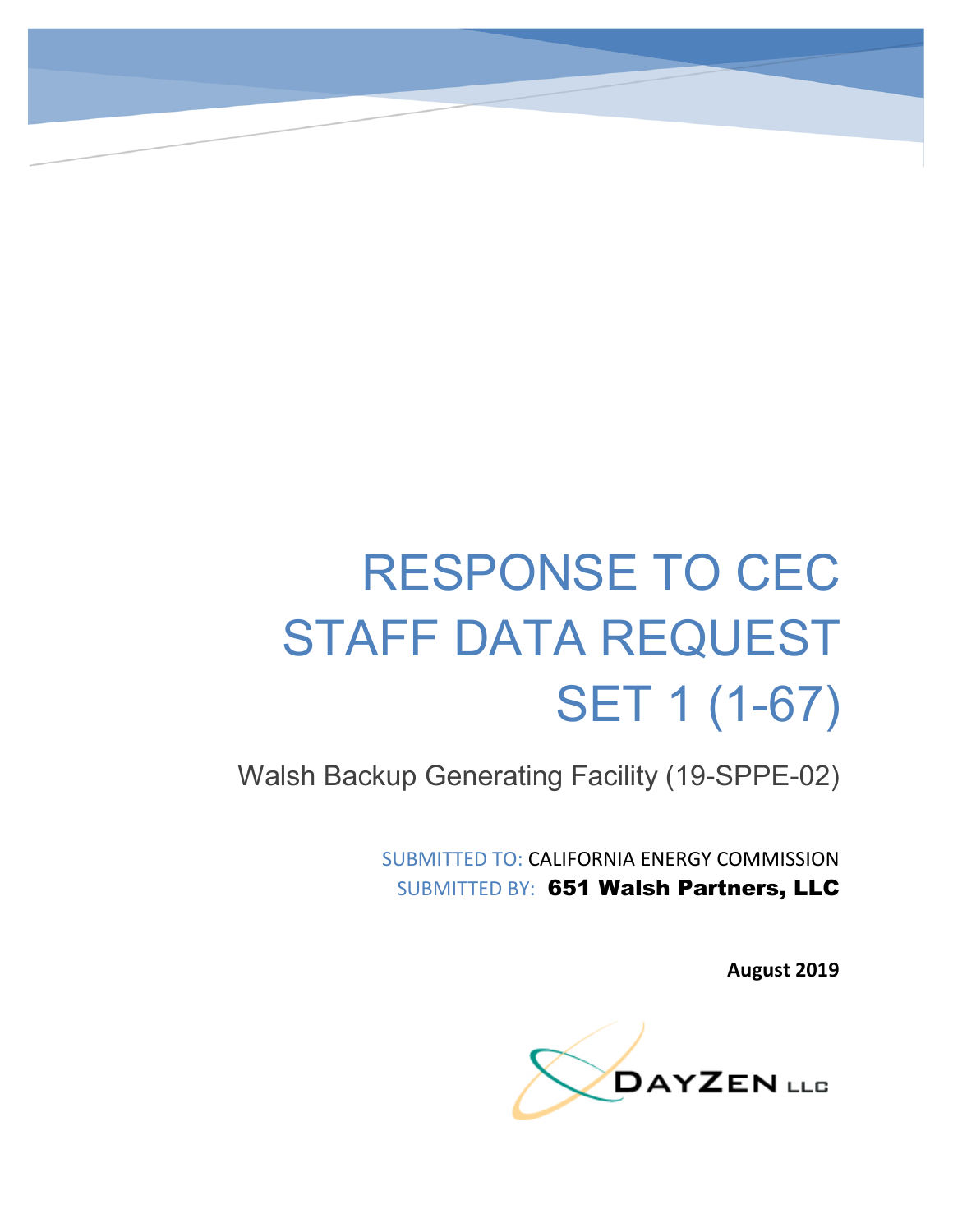# **WP, LLC'S RESPONSES TO CEC DATA REQUEST SET 1 (1-67) WALSH BACKUP GENERATING FACILITY (19-SPPE-02)**

#### **INTRODUCTION**

Attached are 651 Walsh Partner, LLC's (WP, LLC) responses to California Energy Commission (CEC) Staff Data Request Set No. 1 (1-67) for the Walsh Backup Generation Facility (MBGF) Application for Small Power Plant Exemption (SPPE) (19- SPPE-02). Staff issued Data Request Set No. 1 (1-67) on August 8, 2019.

The Data Responses are grouped by individual discipline or topic area. Within each discipline area, the responses are presented in the same order as Staff presented them and are keyed to the Data Request numbers (1-67). Additional tables, figures, or documents submitted in response to a data request (e.g., supporting data, stand-alone documents such as plans, folding graphics, etc.) are found at the end each data response and are not sequentially page-numbered consistently with the remainder of this document, although they may have their own internal page numbering system.

For context the text of the Background and Data Request precede each Data Response.

#### **GENERAL OBJECTIONS**

WP, LLC objects to all data requests that require analysis beyond which is necessary to comply with the California Environmental Quality Act (CEQA) or which requires WP, LLC to provide data that is in the control of third parties and not reasonably available to WP, LLC. Notwithstanding this objection, WP, LLC has worked diligently to provide these responses swiftly to allow the CEC Staff to prepare the Initial Study/Mitigated Negative Declaration (IS/MND).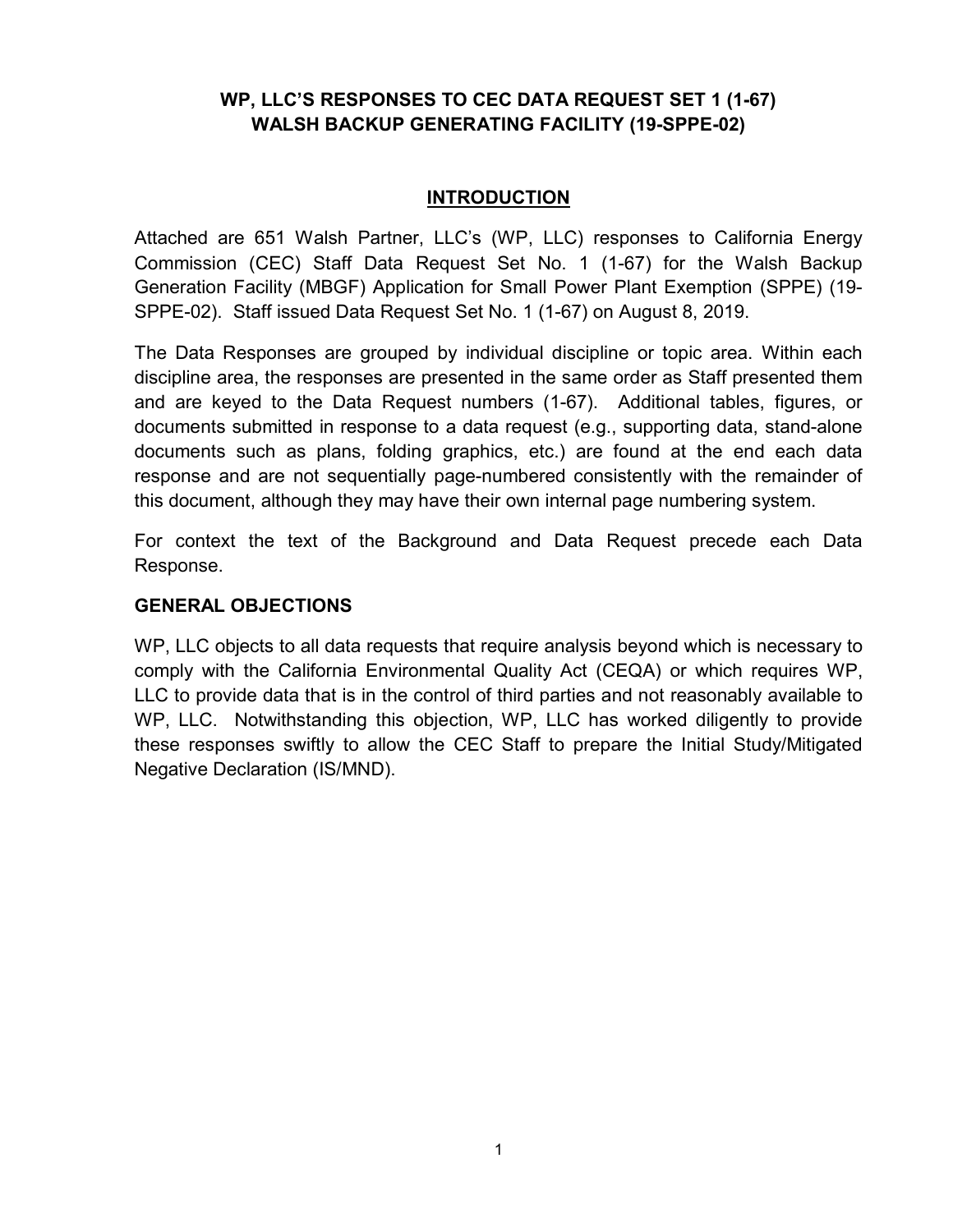# **AIR QUALITY**

# **BACKGROUND AIR QUALITY APPLICATION TO THE AIR DISTRICT**

*The proposed Walsh Data Center (WDC or Project) will require a permit from the Bay Area Air Quality Management District (District or BAAQMD). Therefore, staff will need copies of all correspondence between the applicant and the District in a timely manner in order to stay up to date on any issues that arise prior to completion of the initial study.*

## **DATA REQUEST**

1. Please provide copies of all substantive District correspondence regarding the application to the District, including application and e-mails, within one week of submittal or receipt. This request is in effect until staff publishes the initial study.

## **RESPONSE TO DATA REQUEST 1**

WP, LLC will supply the CEC staff with all substantive correspondence with the BAAQMD concerning the Walsh Backup Generating Facility application for permits for the generators.

However, WP, LLC does not believe that the CEC Staff need any correspondence in order to complete its initial study for the generators. While WP, LLC acknowledges that the initial study will address the potential impacts of the Walsh Data Center, the CEC's ultimate decision is whether the WBGF can qualify for a Small Power Plant Exemption (SPPE). Unlike the case where the CEC is considering a thermal power plant that could not qualify for a SPPE, where the BAAQMD would be preparing Preliminary and Final Determinations of Compliance that must be incorporated into the Staff Assessments, the CEC Staff can and should complete its CEQA analysis independent of the BAAQMD processing of the generator permit applications, because such input from the BAAQMD is unnecessary.

# *BACKGROUND CONSTRUCTION AND OPERATION EMISSION CALCULATIONS*

*The small power plant exemption (SPPE) application appendices AQ1 (Emissions Support Data), AQ3 (Modeling Support Data), and AQ4 (Construction Emissions) are used to document emissions calculations. Staff needs the spreadsheet files of the emission estimates with live, embedded calculations to complete the review.*

# **DATA REQUEST**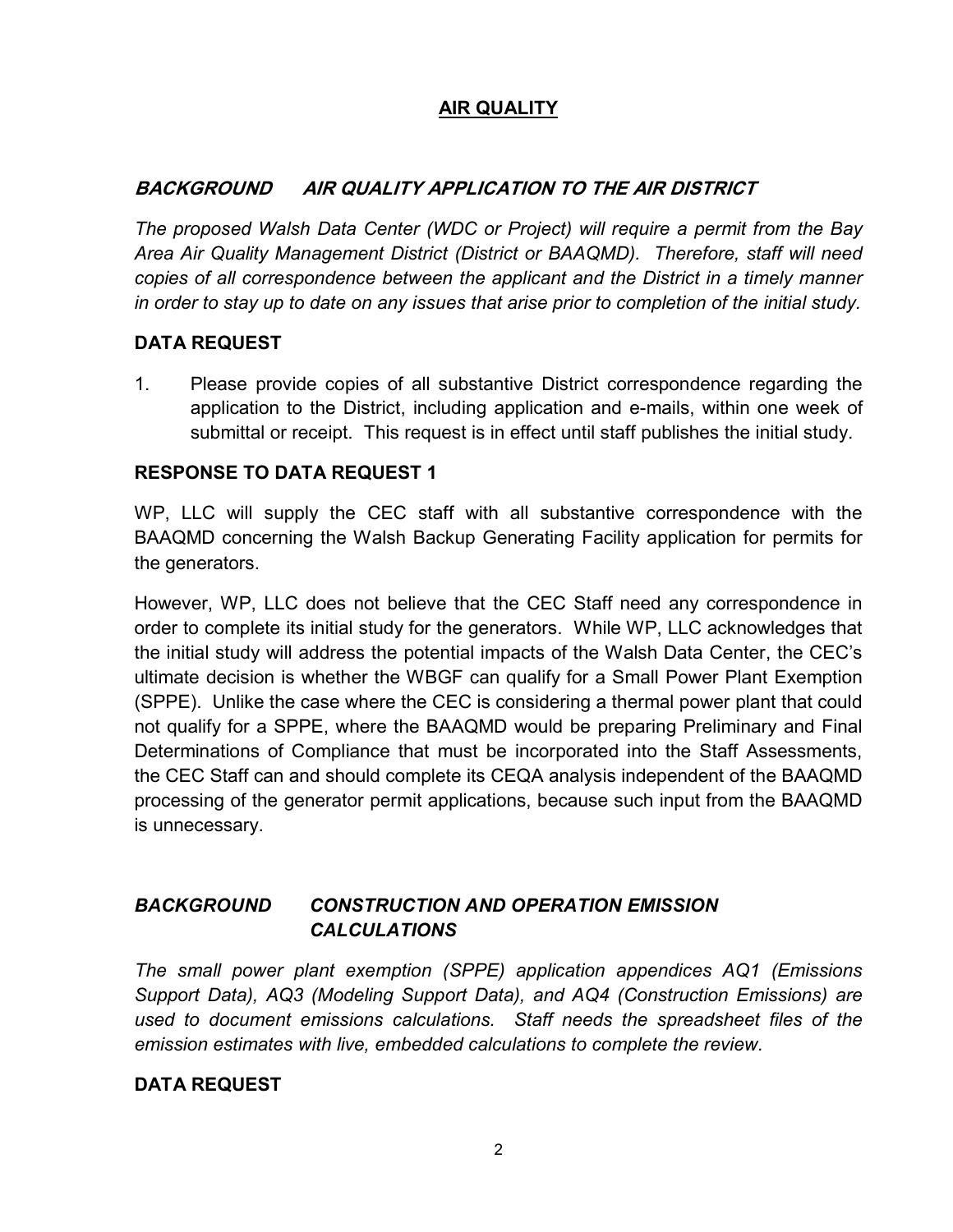2. Please provide the spreadsheet versions of the worksheets in appendices AQ1, AQ3, and AQ4 with the embedded calculations live and intact.

# **RESPONSE TO DATA REQUEST 2**

The spreadsheet versions for Appendices AQ1 and AQ3 are supplied on a CD which will be delivered under separate cover. These versions are unlocked for CEC staff use only and they show all embedded calculations and formulas. Appendix AQ4 does not have any associated spreadsheet calculations. Construction emissions were estimated by Illingworth and Rodkin using CalEEMod for the existing land use configuration as well as estimated construction emissions. Included in previously submitted Appendix AQ4 is a summary sheet used by Illingworth and Rodkin to gather input data for the CalEEMod analysis (but this summary sheet does not contain any calculations, etc.).

# *BACKGROUND CONSTRUCTION IMPACTS ANALYSIS*

*The applicant provided ground-level impacts analysis for criteria pollutants during operation of the project. However, the applicant did not provide ground-level impacts analysis for criteria pollutants during construction of the project, including the demolition of existing buildings and construction of the proposed WDC. Staff needs a construction modeling analysis or justification for not doing modeling analysis for criteria pollutants during construction, to complete the staff analysis for construction air quality impacts.*

# **DATA REQUESTS**

3. Please justify why ground-level impacts analysis was not done for criteria pollutants during construction of the project

# **RESPONSE TO DATA REQUEST 3**

Following the Bay Area Air Quality Management District (BAAQMD) CEQA Guidelines (May 2017), construction impacts are assessed based on the daily and annual emissions scenarios which are compared to the CEQA significance thresholds. These significance thresholds were created by the BAAQMD which is the expert and lead agency for air quality permits (not subject to CEC jurisdiction) for the entire Bay Area of California. Cities and Counties, including the City of Santa Clara, routinely use these significance thresholds when conducting the same CEQA analysis currently conducted by the CEC. As discussed above, since the Commission is conducting a CEQA analysis only, it should rely on the published CEQA significant thresholds adopted by the lead air permitting agency with jurisdiction over the WBGF and WDC activities.

Additionally, according to the BAAQMD CEQA significant thresholds, impacts to health risk are assessed only if sensitive receptors are located within 1,000 feet of the project location.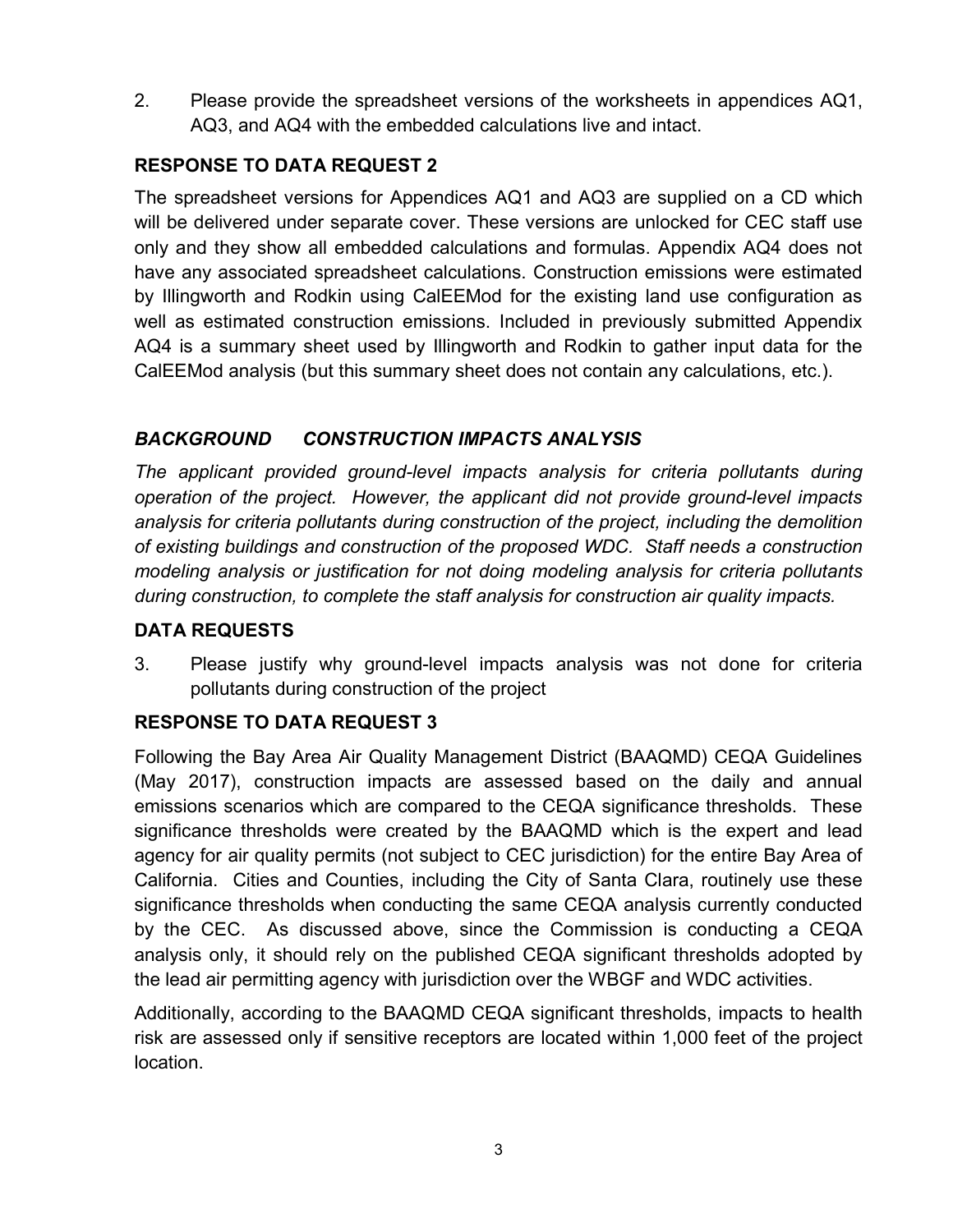The project construction emissions were less than the BAAQMD CEQA significance thresholds and in addition, there were no sensitive receptors within 1,000 feet of the project site (closest sensitive receptor is 3,300 feet distant). Therefore, utilizing the BAAQMD CEQA Guidelines, the project construction related impacts were less than significant and no further modeling is necessary.

4. Please provide ground-level impacts analysis for criteria pollutants during construction of the project to show compliance with the California Ambient Air Quality Standards and the National Ambient Air Quality Standards

# **RESPONSE TO DATA REQUEST 4**

As described above in Response to Data Request 3, the Commission should rely on the BAAQMD CEQA significance thresholds in its analysis in the same manner as the lead agencies within the BAAQMD. However, we have undertaken a modeling analysis responsive to this request. Our undertaking of this modeling analysis should not be used by Staff to justify any delay in preparing and publishing its Initial Study/Mitigated Negative Declaration because it can do so without the analysis as discussed in our Response to Data Request 4.

## **Modeling Techniques and Inputs**

Ambient air quality impacts from emissions of criteria pollutants during the construction of Walsh Backup Generating Facility (WBGF), which supports the Walsh Data Center (WDC), were estimated using an air quality dispersion modeling analysis. The modeling analysis considers the construction site location, the surrounding topography, and the sources of emissions during construction, including vehicle and equipment exhaust emissions and fugitive dust.

The same background ambient air quality levels and modeling techniques from the modeling analyses of project operating impacts were used in the construction analysis. The applicable background concentrations of  $NO_2$ ,  $SO_2$ ,  $CO$ ,  $PM2.5$ , and PM10 from the operational modeling analyses used in the construction impact analysis are shown in the following table. The USEPA-approved model AERMOD (version 18081) was used to estimate ambient impacts from construction activities, consistent with the facility operational impact analyses and the version of AERMET (version 18081) used by BAAQMD to process the meteorological data from the San Jose and Oakland Airports. A detailed discussion of the AERMOD dispersion model and the associated processing programs AERSURFACE, AERMET, and AERMAP is included with the discussion of the modeling analyses of project operating impacts. As with the operational impact analysis, the meteorological data were processed by BAAQMD in accordance with USEPA guidance using the new USEPA default option U\*.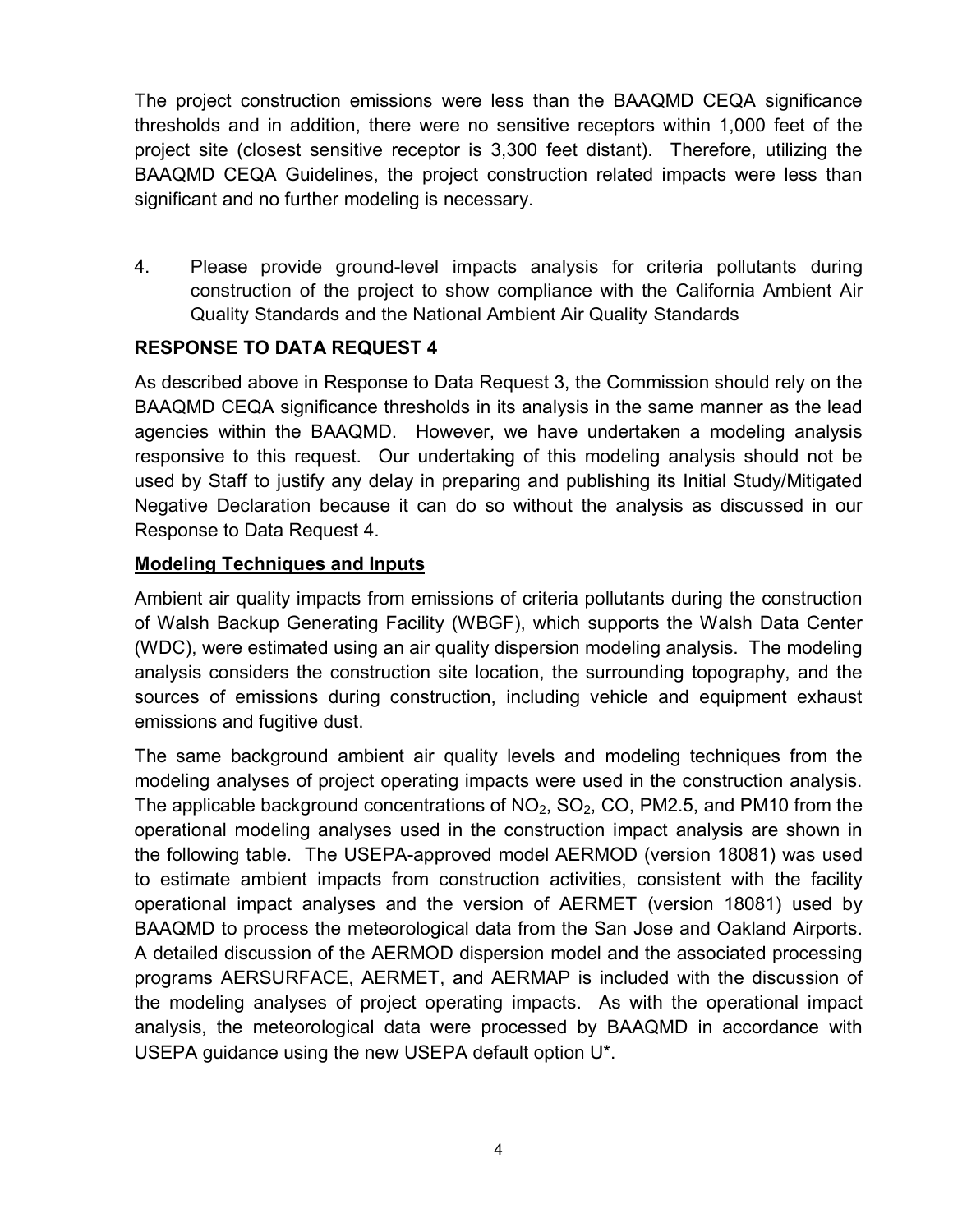The emission sources for the construction site were grouped into two categories: exhaust emissions and dust emissions. Combustion equipment exhaust emissions were modeled as thirty-four (34) 3.048 meter high point sources (exhaust parameters of 750 Kelvins, 64.681 m/s exit velocity, and 0.1524 meter stack diameter) placed at regular 30-meter intervals around the construction area. Construction fugitive dust emissions were modeled as an area source covering the construction area with an effective plume height of 0.5 meters. Combustion and fugitive emissions were assumed to occur for 10 hours/day (7 AM to 5 PM) consistent with the expected period of onsite construction activities generating both exhaust emissions and fugitive dust. The construction impacts modeling analysis generally used the same receptor locations and meteorological data as used for the project operating impact analysis. The only exception was that only the 20-meter fenceline and downwash receptor grids were modeled since maximum impacts will occur in the immediate project vicinity (which was verified after the modeling analysis was performed). A detailed discussion of the receptor locations and meteorological data is included with the discussion of the modeling analyses of project operating impacts.

#### **Modeling Results**

Based on the emission rates of  $NO<sub>x</sub>$ , SO<sub>2</sub>, CO, PM2.5, and PM10, the modeling options, receptor grids, and meteorological data, AERMOD calculates short-term and annual ambient impacts for each pollutant. As mentioned above, the modeled 1-hour, 3-hour 8 hour, and 24-hour ambient impacts are based on the worst-case daily emission rates of  $NO<sub>x</sub>$ , SO<sub>2</sub>, CO, PM2.5, and PM10 spread over the estimated daily hours of operation. The annual impacts are based on the annual emission rates of these pollutants. The annual average concentrations of  $NO<sub>2</sub>$  were computed conservatively assuming 100% conversion of  $NO<sub>x</sub>$  to  $NO<sub>2</sub>$ . Overall maximum impacts for all short-term averaging times are shown (no special processing for the NAAQS based on 5-year averages of the daily maximum 98<sup>th</sup> or 99<sup>th</sup> percentile concentrations was performed).

The modeling analysis results are shown in the table below, including the appropriate background levels and the resulting total ambient impacts. Modeled construction impacts due to facility emissions alone for all pollutants are expected to be below the most stringent state and Federal standards.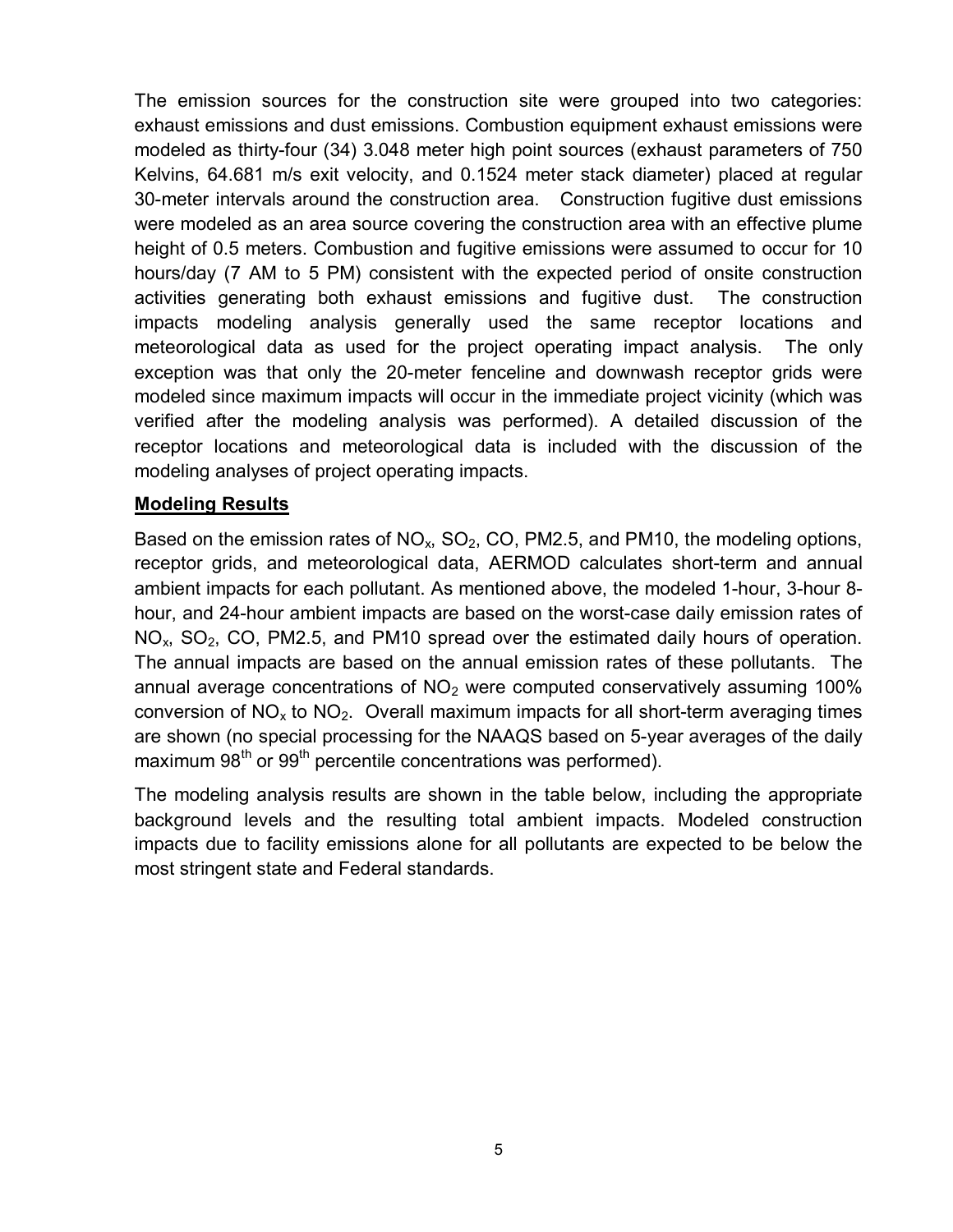| <b>MODELED MAXIMUM CONSTRUCTION IMPACTS</b> |                                       |                                                                |                                    |                                  |                                                   |                                              |
|---------------------------------------------|---------------------------------------|----------------------------------------------------------------|------------------------------------|----------------------------------|---------------------------------------------------|----------------------------------------------|
| Pollutant                                   | Averaging<br><b>Time</b>              | <b>Maximum</b><br><b>Construction Impacts</b><br>$(\mu g/m^3)$ | <b>Background</b><br>$(\mu g/m^3)$ | Total<br>Impact<br>$(\mu g/m^3)$ | <b>State</b><br><b>Standards</b><br>$(\mu g/m^3)$ | Federal<br><b>Standards</b><br>$(\mu g/m^3)$ |
| NO <sub>2</sub>                             | 1-hour<br>1-hour<br>Annual            | 29.0<br>29.0<br>1.7                                            | 128<br>85<br>24.5                  | 157<br>114<br>26.1               | 339<br>57                                         | 188<br>100                                   |
| SO <sub>2</sub>                             | 1-hour<br>3-hour<br>24-hour<br>Annual | 0.007<br>0.005<br>0.002<br>0.0004                              | 9.4<br>9.4<br>2.9<br>0.8           | 9.4<br>9.4<br>2.9<br>0.8         | 655<br>105                                        | 196<br>1300<br>365<br>80                     |
| CO                                          | 1-hour<br>8-hour                      | 10.6<br>5.0                                                    | 2,748<br>2,061                     | 2,759<br>2,066                   | 23,000<br>10,000                                  | 40,000<br>10,000                             |
| <b>PM10</b>                                 | 24-hour<br>Annual <sup>a</sup>        | 6.2<br>1.5                                                     | 70<br>22                           | 76.2<br>23.5                     | 50<br>20                                          | 150                                          |
| PM2.5                                       | 24-hour<br>Annual <sup>a</sup>        | 1.9<br>0.5                                                     | 27<br>10                           | 28.9<br>10.5                     | 12                                                | 35<br>12.0                                   |
| Notes:<br>a Maximum Annual Arithmetic Mean. |                                       |                                                                |                                    |                                  |                                                   |                                              |

Maximum modeled ambient concentrations, when added to background concentrations, are all less than the applicable NAAQS/CAAQS except for PM10. Total (modeled plus background) concentrations only exceed the PM10 CAAQS since the background concentrations already exceed the CAAQS. Modeled construction particulate impacts shown above are typical in comparison to the modeling results for most construction projects; actual impacts for construction sites that use good dust suppression techniques and low-emitting vehicles would not be expected to cause exceedances of air quality particulate standards. The input and output modeling files are being provided electronically to the appropriate agencies.

# **BACKGROUND CUMULATIVE AIR QUALITY IMPACTS**

*The application does not include a complete cumulative air quality modeling analysis. The cumulative analysis should include all reasonably foreseeable new projects with a potential to emit 5 tons per year or more and located within a 6-mIle radius of WDC. This includes all projects that have received construction permits but are not yet operational and those that are either in the permitting process or can be expected to be in permitting in the near future.*

*A complete cumulative impacts analysis should identify all existing and planned stationary sources that affect the baseline conditions and consider them in the modeling effort. Staff needs a cumulative modeling analysis, or additional justification why an air*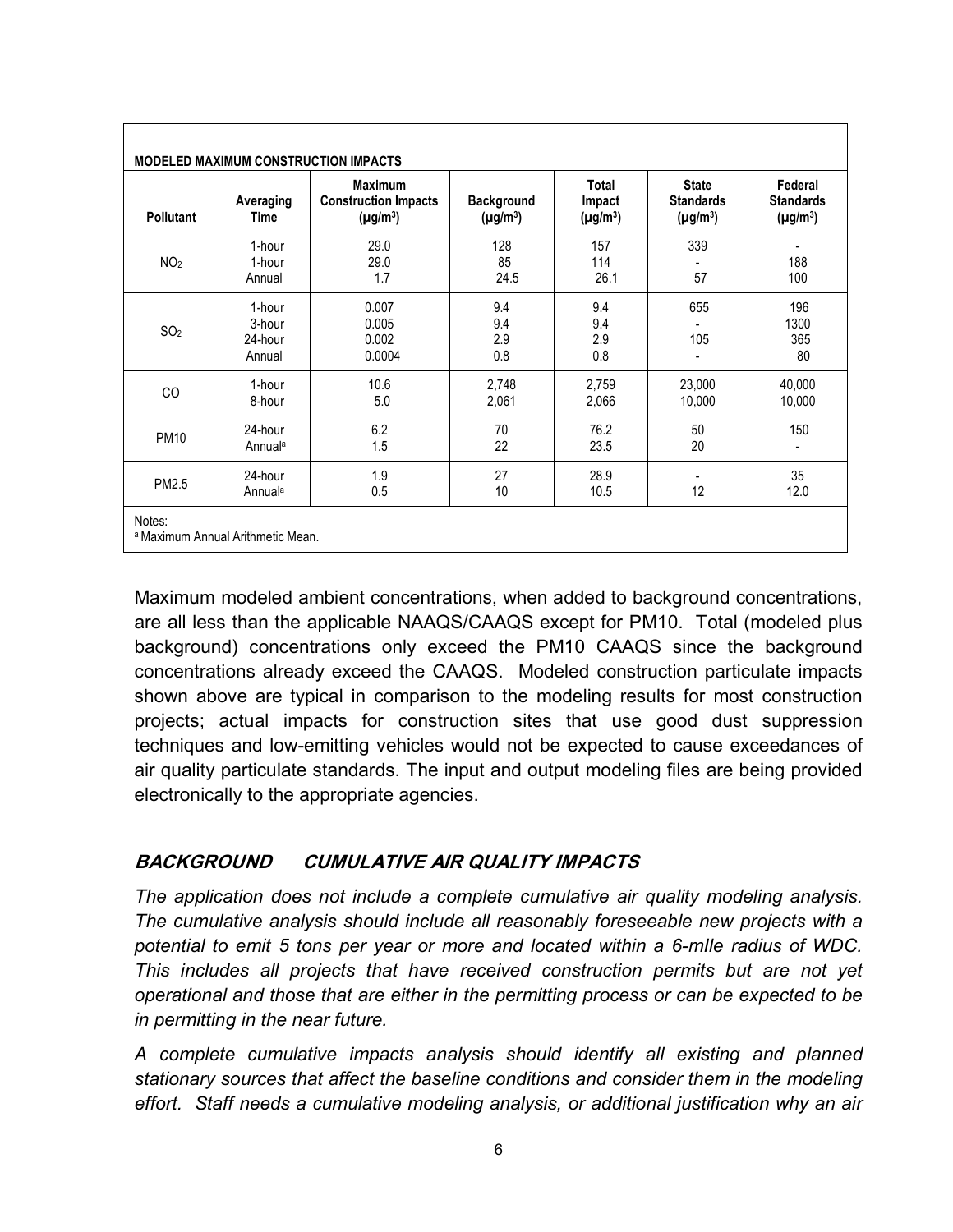*quality cumulative modeling analysis is not needed for this project, to complete the staff analysis for cumulative air quality impacts.*

# **DATA REQUESTS**

5. Please justify why cumulative impact analysis was not done for the project

# **RESPONSE TO DATA REQUEST 5**

The BAAQMD has not yet provided a list of sources that could be used in the cumulative analysis.

6. Please provide a list from the District of existing and planned cumulative sources located within 6 miles of the project site.

# **RESPONSE TO DATA REQUEST 6**

Once the cumulative source list is provided by the BAAQMD, the list will be provided to the CEC, with recommendations which sources, if any, should be included in a cumulative modeling assessment.

7. Please provide the list of sources to be considered in the cumulative air quality impact analysis.

# **RESPONSE TO DATA REQUEST 7**

Please see Response to Data Requests 5 and 6.

8. Please provide the cumulative impact modeling analysis, including WDC and other identified new and planned projects within 6 miles of the WDC site.

# **RESPONSE TO DATA REQUEST 8**

Once the cumulative source list is provided by the BAAQMD and after review of the list by CEC staff, a cumulative modeling assessment will be made for the WBGF.

# **BACKGROUND NOX EMISSION OFFSETS**

*Table 4 3-13 on page 60 of the application shows that the annual oxides of nitrogen (NOx) emissions of the project would be 19.57 tons per year (tpy), based upon operating WDC up to 50 hours per year of non-emergency operation. The application states that NOx emissions will be fully offset through the participation in the BAAQMD minor source offset bank or through the purchase of emission reduction credits. Staff needs to understand how the applicant would get any required offsets. If the project's NOx potential to emit (PTE) could be limited to 35 tpy, the project should qualify for*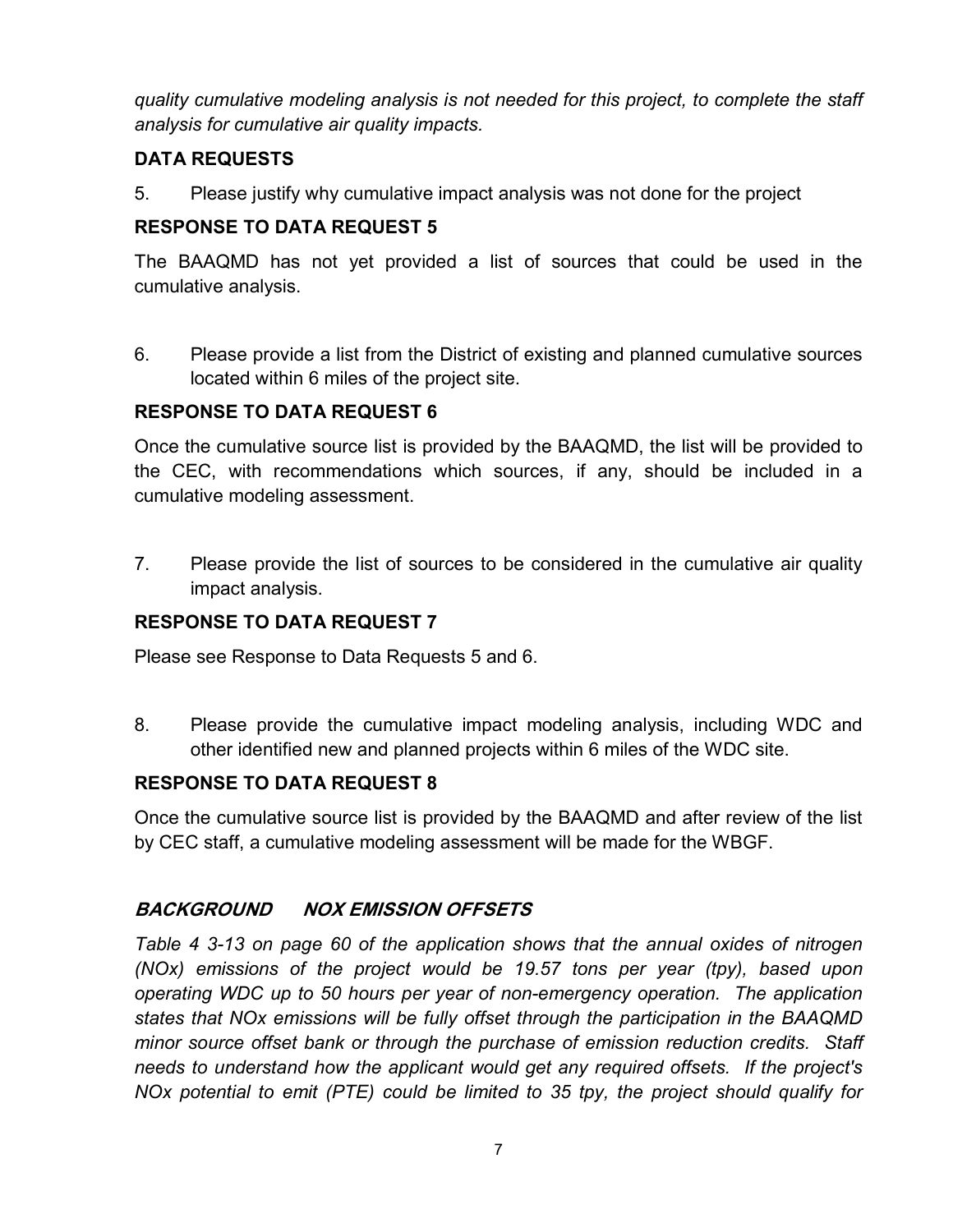*offsets provided from the BAAQMD's Small Facility Banking Account according to BAAQMD Rule 2-2-302. However, according to BAQMMD "Policy Calculating Potential to Emit for Emergency Backup Power Generators", when determining PTE for an emergency backup power generator, the District shall include emissions resulting from emergency operation of 100 hours per year, in addition to the permitted limit for reliability-related and testing operation.*

# **DATA REQUESTS**

9. Please discuss whether the project's NOx PTE, including emissions resulting from emergency operation of 100 hours, could be limited to 35 tpy, so that it may qualify for offsets provided from the BAAQMD's Small Facility Banking Account.

# **RESPONSE TO DATA REQUEST 9**

The project emissions, based on the hypothetical emergency operation of 100 hours per year are not subject to the BAAQMD offset requirements. As per the June  $3<sup>rd</sup>$ , 2019 Policy Guideline, the assumption of 100 hours per year of emergency operation are only used to assess the applicability of the BAAQMD permitting regulations such as New Source Review and Title V. It is not used to determine the amount of emission offsets needed. Therefore, there is no requirement in the policy or the District Rules that the 100 hour per year emergency operation be required to obtain offsets.

10. Please provide evidence showing that the NOx emissions of the project would be offset if WDC does not qualify for offsets provided from the BAAQMD's Small Facility Banking Account.

# **RESPONSE TO DATA REQUEST 10**

The project emissions of NOx at 34.2 tpy are less than 35 tpy, so technically, the project would qualify for the Small Facility Banking Account. If offsets are not available from the Small Facility Banking Account, then WP, LLC will work with a broker to obtain the needed emission reduction credits. At this time, there are ample credits within the BAAQMD that are available for purchase.

# **BACKGROUND BUILDING SERVER ROOMS COOLING**

*The applicant indicates that the data center to house the servers requires electricity and 24 hour cooling to operate. The largest of the building loads is the mechanical systems to provide cooling for the server rooms.*

# **DATA REQUESTS**

11. Please describe the cooling system in detail and identify if the cooling system consumes water.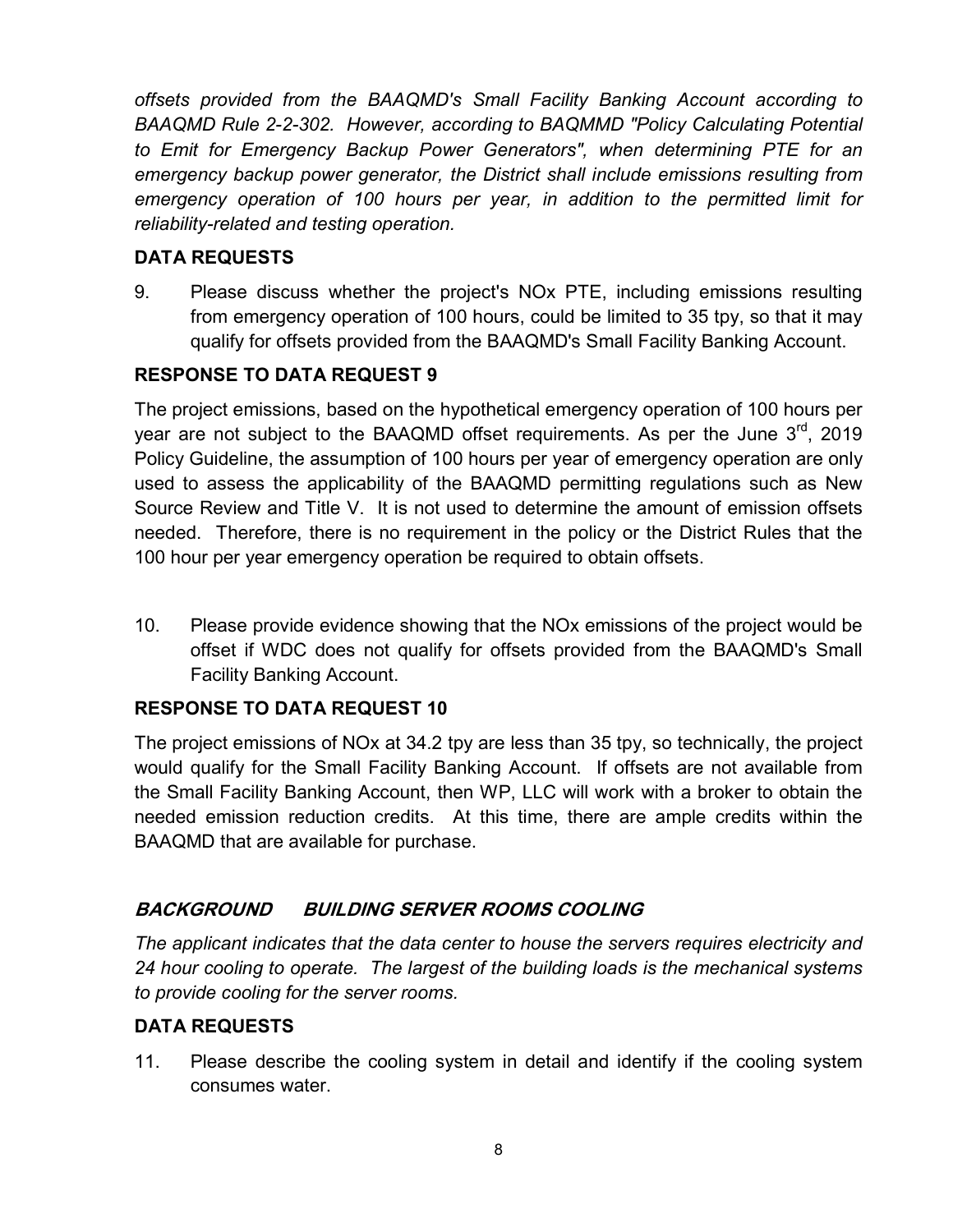The cooling system uses air cooled chillers with a wetted media. Water will be used only on days above design temperatures through use of an economizer. Total water used for the WDC (including potable, landscaping, and use of the economizer) is estimated to be 25.6 acre feet per year.

12. Please evaluate whether the cooling system would generate PM emissions and calculate the emissions.

#### **RESPONSE TO DATA REQUEST 12**

There will be negligible emissions of particulate matter (PM) from the operation of the economizer as it will operate infrequently.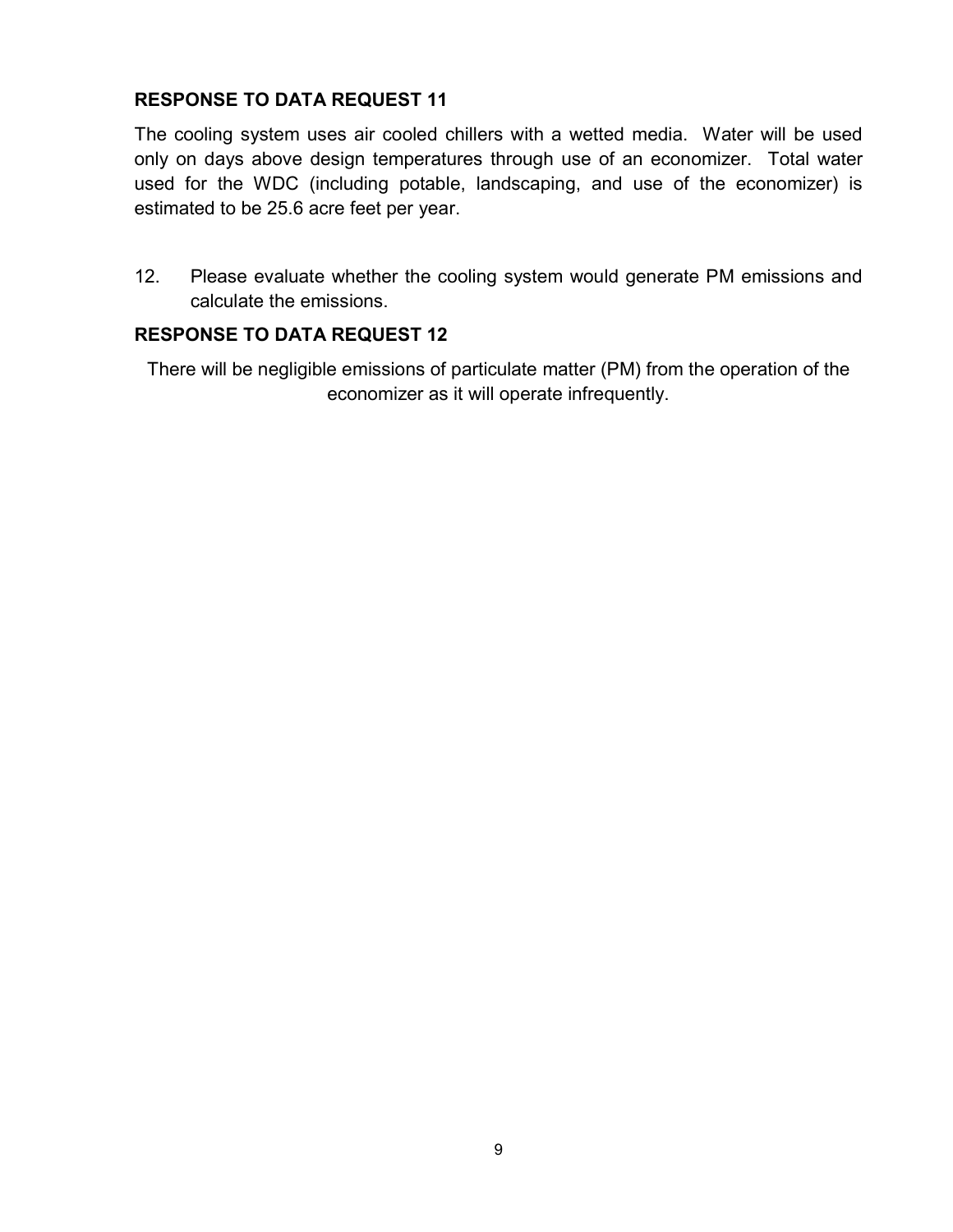# **CULTURAL AND TRIBAL CULTURAL RESOURCES**

#### **BACKGROUND**

*The application (DJP 2019 Appendix C-1) references a series of historical maps and aerial photographs used for the analysis provided in the Phase I Environmental Site Assessment (ESA) (Rosso 2016). Copies of these maps and aerial photographs were not included in the ESA. Cultural resources staff needs to understand the history and development of the project site for the purpose of analyzing the project and potential impacts to the environment under the California Environmental Quality Act (CEQA)*

## **DATA REQUESTS**

Please provide the following:

13. Copies of the 1961 and 1966 Sanborn Fire Insurance maps (Rosso2016 8-9)

## **RESPONSE TO DATA REQUEST 13**

See Appendix CRDR-13.

14. Copies of the 1939, 1948, 1950, 1956, 1963, 1968, 1974, 1982, 1993, and 1998 aerial photographs (Rosso 2016 9-11)

# **RESPONSE TO DATA REQUEST 14**

See Appendix CRDR-14.

15. Copies of the 1889, 1897/1899, 1953, 1961, 1968, 1973, 1980, and 2012 USGS 7 5-minute series topographic maps (Rosso 2016 11-13)

#### **RESPONSE TO DATA REQUEST 15**

See Appendix CRDR-15.

# *BACKGROUND*

*The application and associated cultural resources technical report (DJP 2019, Psota 2018) do not include copies of the reports and records acquired from the Northwest Information Center (NWIC), a formal evaluation of the existing buildings on the property slated for demolition, or a survey of adjoining properties containing built environment resources 45 years or older. This information is needed for cultural resources staff's independent analysis of the project and its potential for impacts to the environment under CEQA.*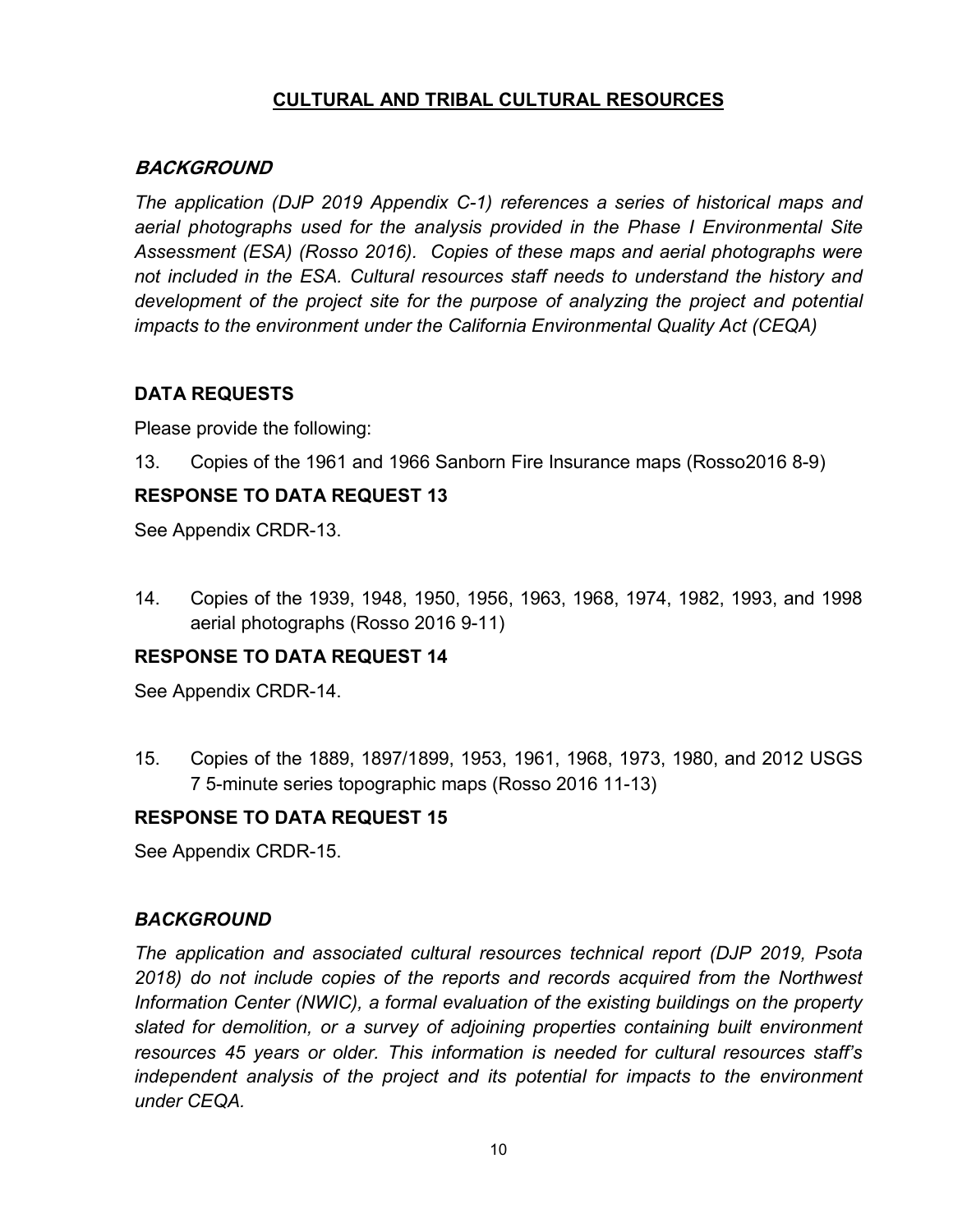# **DATA REQUESTS**

Please provide the following

- 16. Copies of the reports and records acquired from the NWIC, identified as follows
	- a. Cartier (1980)
	- b. Kaijankoski et al (2012)
	- c. Leventhal et al (1990)
	- d. Nadolski and St Clair (2002)

# **RESPONSE TO DATA REQUESTS 16**

The documents identified in Data Request 16 were docketed with the Commission on August 22, 2019 pursuant to a Request For Confidential Designation.

17. Results of a built environment survey completed within the last five years inclusive of the project site, extending to no less than one parcel's distance from all proposed Walsh Data Center site boundaries, and a windshield survey conducted along all proposed linear routes to identify all buildings, districts, structures, sites, or objects that are 45 years or older. Those properties identified as 45 years or older shall be documented and evaluated on Department of Parks and Recreation (DPR) 523(A) forms and appropriate DPR 523 detail forms. A technical report summarizing this information shall be included with the data response.

# **RESPONSE TO DATA REQUEST 17**

A technical report is being prepared to respond to this data request and will be provided to the CEC upon completion. A qualified historian will complete a report analyzing structures on the site and adjacent properties for historical significance. For any buildings over 45 years old, the historian will determine historical significance through a qualitative analysis relying on available information and site observations. Where historical significance cannot be determined through this method, the historian will complete DPR forms. The findings of the historian's analysis will be summarized in the technical report and submitted under separate cover by September 20, 2019.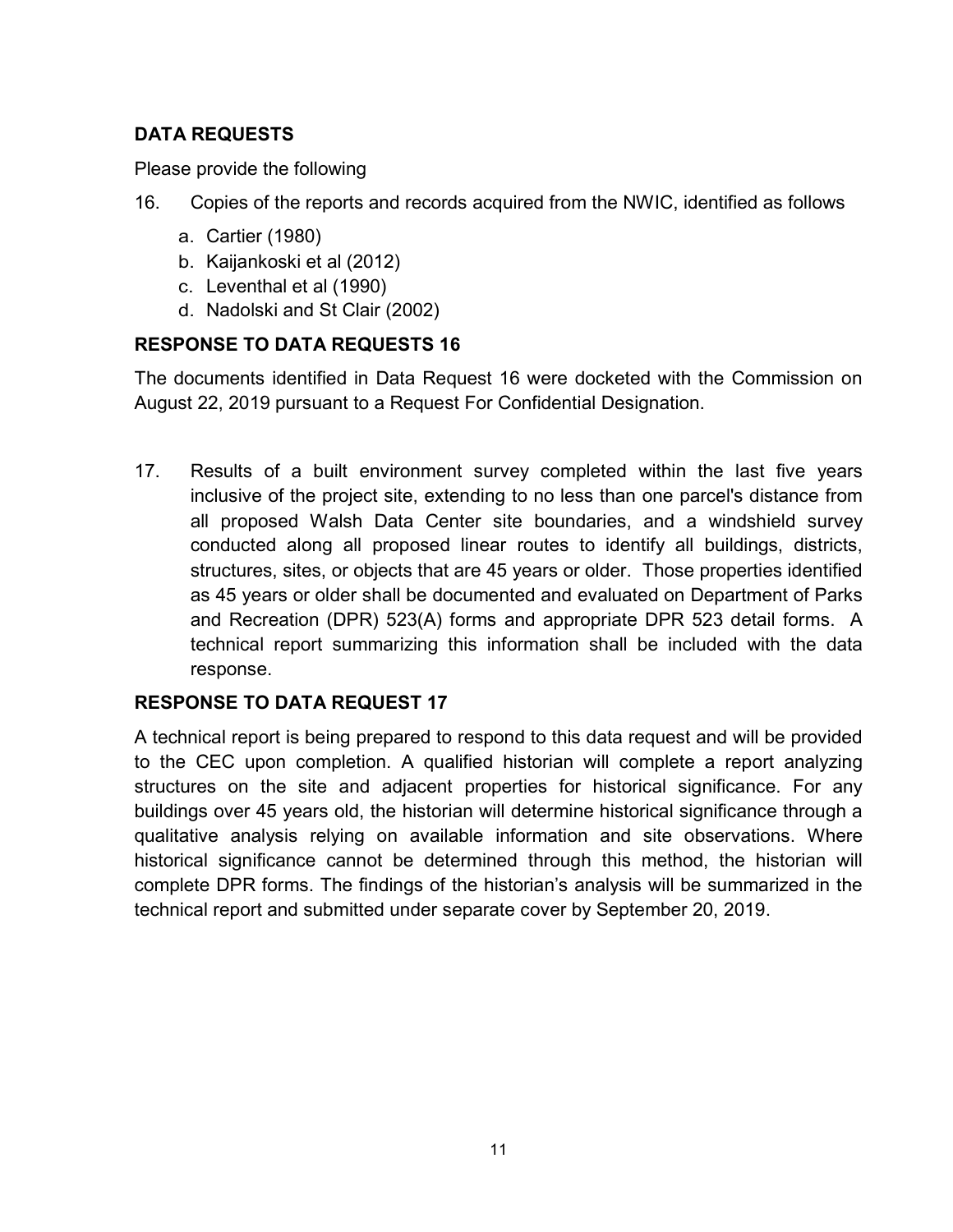# **LAND USE**

## *BACKGROUND: LOT COVERAGE*

*The application states on Figure 2-1 Site Plan, under Lot Data, that lot coverage is 32.4 percent, but it does not state the building footprint square footage to substantiate the lot coverage calculation.*

#### **DATA REQUEST**

18. Please provide the square footage of all the structures used to calculate lot coverage, including the building footprints of the four-story Data Center Building and the attached three-story Power Base Building, and ensure that the lot coverage calculation meets the City's definition of lot coverage, which is "the area of a lot occupied by the principal structure or structures and accessory structures" (COSC2019).

#### **RESPONSE TO DATA REQUEST 18**

Lot coverage was calculated based on the overall square footage of the proposed WDC structure, which is 435,050 sf. The WDC consists of one building with two attached components, the Data Center Building and the Power Base Building. The building footprint of the WDC is 112,171 sf. The lot coverage calculation was completed based on the City's definition of lot coverage.

# *BACKGROUND: FLOOR AREA RATIO*

*The application states that the project would include construction of a 435,050 squarefoot data center building, but at times it refers to the Walsh Data Center as including two buildings, the four-story Data Center Building and the attached three-story Power Base Building.*

#### **DATA REQUEST**

19. Please confirm whether or not the floor area square footage provided in the application includes both the four-story Data Center Building and the three-story Power Base Building and provide the floor area square footage for both buildings.

#### **RESPONSE TO DATA REQUEST 19**

The floor area square footage provided in the application includes both the four-story Data Center Building and the attached three-story Power Base Building, which together constitute the WDC. The square footage of the WDC is 435,050.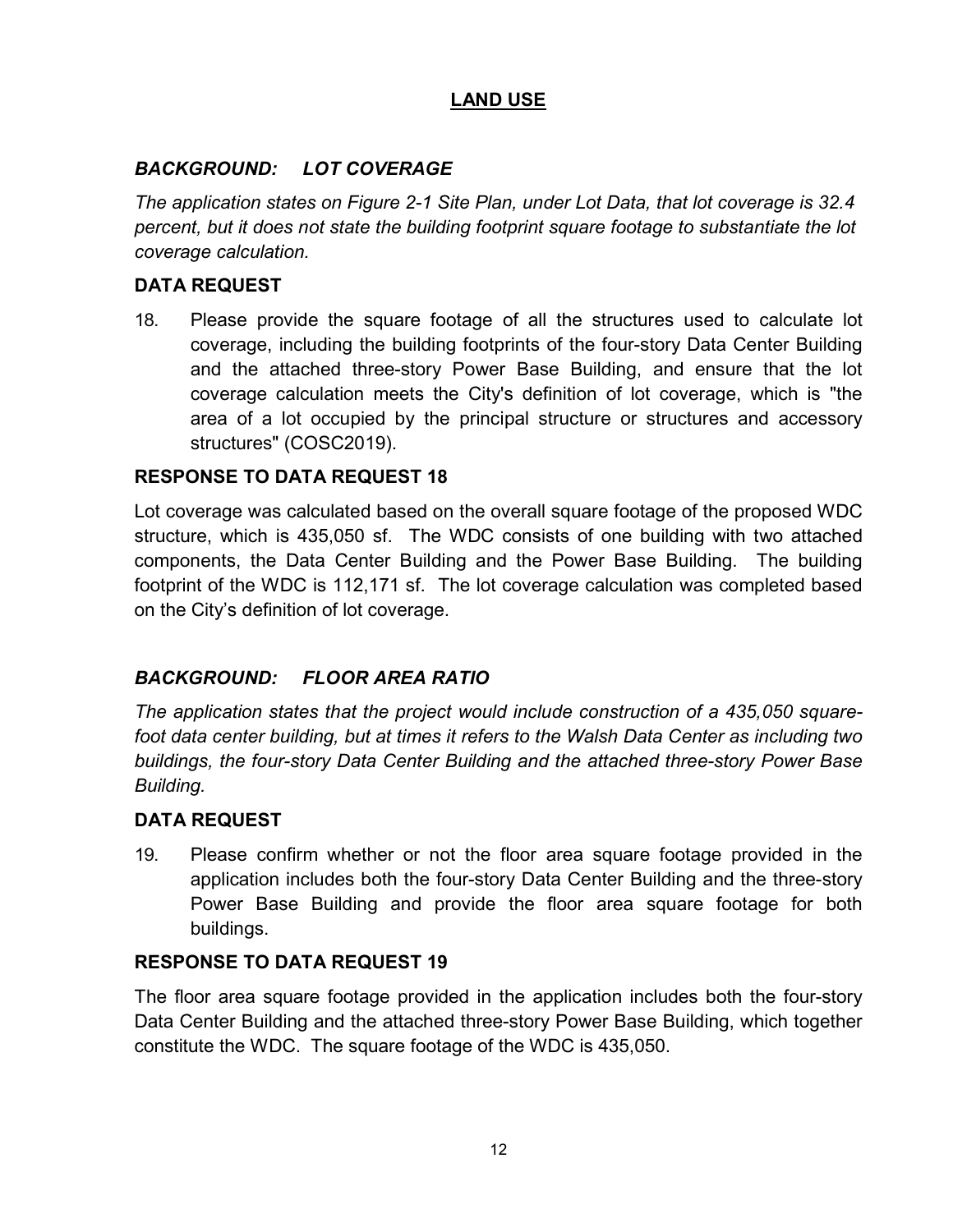## **POPULATION AND HOUSING**

## *BACKGROUND PROJECT CONSTRUCTION*

*Staff needs to know more about the construction of the WDC and Walsh Backup Generator Facility (WBGF), including infrastructure. The SPPE application notes on page 15 that construction of the WBGF would take 6 months and require 10-15 construction workers including one crane operator. The SPPE application notes on pages 15 and 16 that WDC is to take 19 months with construction to begin in October 2019, but there is no indication of the number of construction workers necessary for this part of the project. There is also no overall project schedule and description of the phasing of project activities. The schedule and phasing are necessary for staff to understand how the project components would be constructed over time. Staff has the following associated questions and requests.*

# **DATA REQUESTS**

- 20. What is the estimated number of project construction workers during peak activities and on average?
	- a. Please provide an overall construction workforce number (peak and average).

## **RESPONSE TO DATA REQUEST 20 a.**

WP, LLC is developing this information and will provide it to the CEC by August 30, 2019.

b. Please provide a construction workforce number (peak and average) for the WDC and WBGF, individually.

#### **RESPONSE TO DATA REQUEST 20 b.**

WP, LLC is developing this information and will provide it to the CEC by August 30, 2019.

- 21. Are there any construction activities for the WDC and WBGF that would not be sequential and instead overlap with other activities?
	- a Please provide an overall project construction schedule and a schedule for construction of the WDC and WBGF, individually.

#### **RESPONSE TO DATA REQUEST 21 a.**

WP, LLC is developing this information and will provide it to the CEC by August 30, 2019.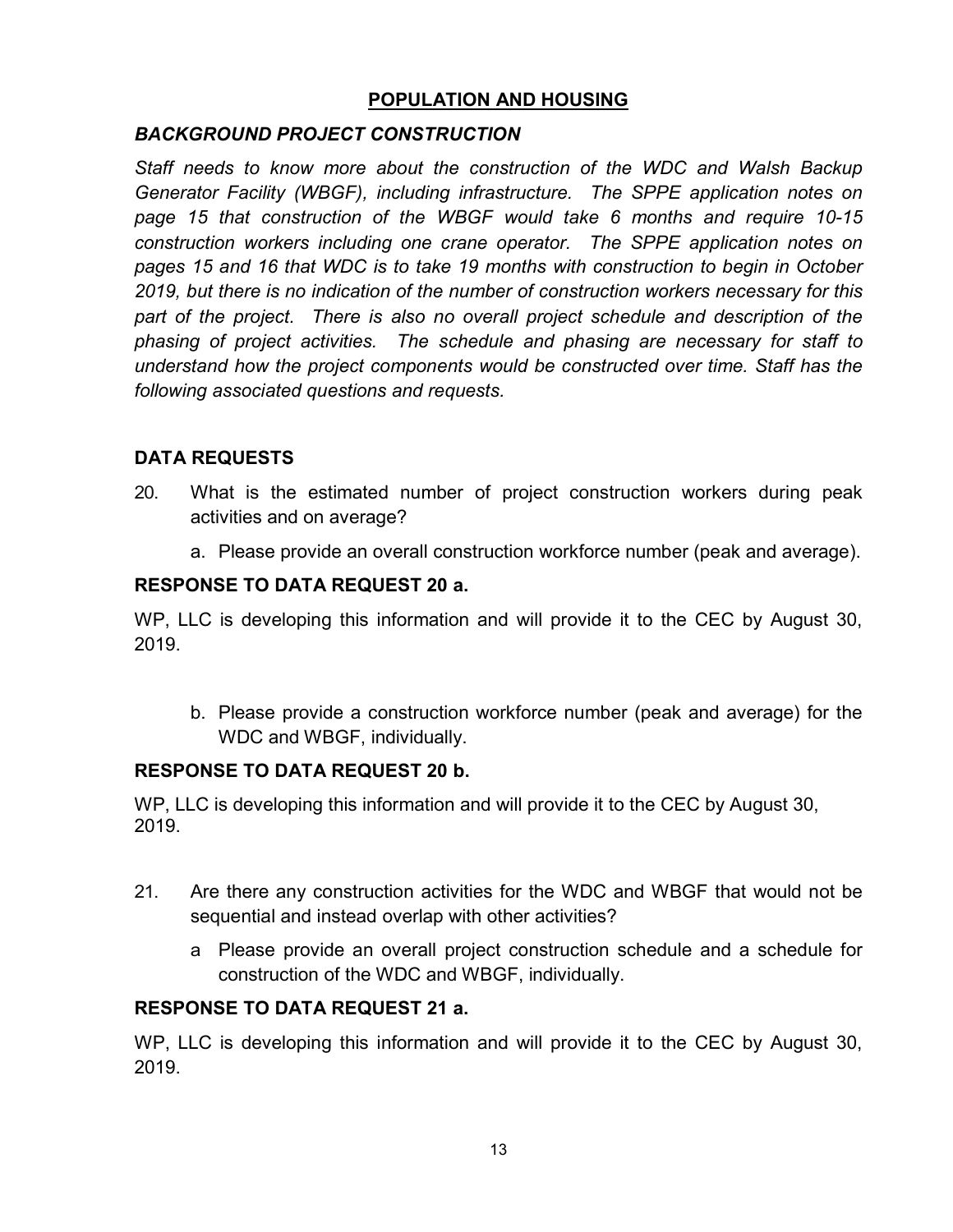b Please explain how the other associated activities, such as project site demolition and cleanup, are incorporated into components of the project (e g WDC and WBGF). Please explain if and how the schedule and number of workers would overlap.

## **RESPONSE TO DATA REQUEST 21 b.**

WP, LLC is developing this information and will provide it to the CEC by August 30, 2019.

22. Construction of the generator yard is listed as part of the construction activities of both the WDC and the WBGF. Please clarify whether or not the workforce and the schedule for construction of the generator yard would be captured in the WDC or WBGF workforce and schedule.

## **RESPONSE TO DATA REQUEST 22**

WP, LLC is developing this information and will provide it to the CEC by August 30, 2019.

# *BACKGROUND PROJECT CONSTRUCTION AND OPERATION WORKFORCE*

*Staff needs to know about the assumptions used for the construction and operations workforce for the project (WDC and WBGF). No assumptions were discussed in the SPPE application.*

# **DATA REQUESTS**

23. From where are the project construction and operation workforce estimate to be derived- locally within the Greater Bay Area or non-locally (beyond a two-hour commute of the project site)?

#### **RESPONSE TO DATA REQUEST 23**

WP, LLC requested information from the Building and Trades Council representative and was assured that all of the construction workers for the WDC and the WBGF would be sourced locally within the Greater Bay Area. All of the WDC operation workers are also anticipated to be derived locally within the Greater Bay Area.

24. What portion of the construction and operation workforce does the applicant anticipate would be local and what portion would be non-local?

# **RESPONSE TO DATA REQUEST 24**

See Response to Data Request 23.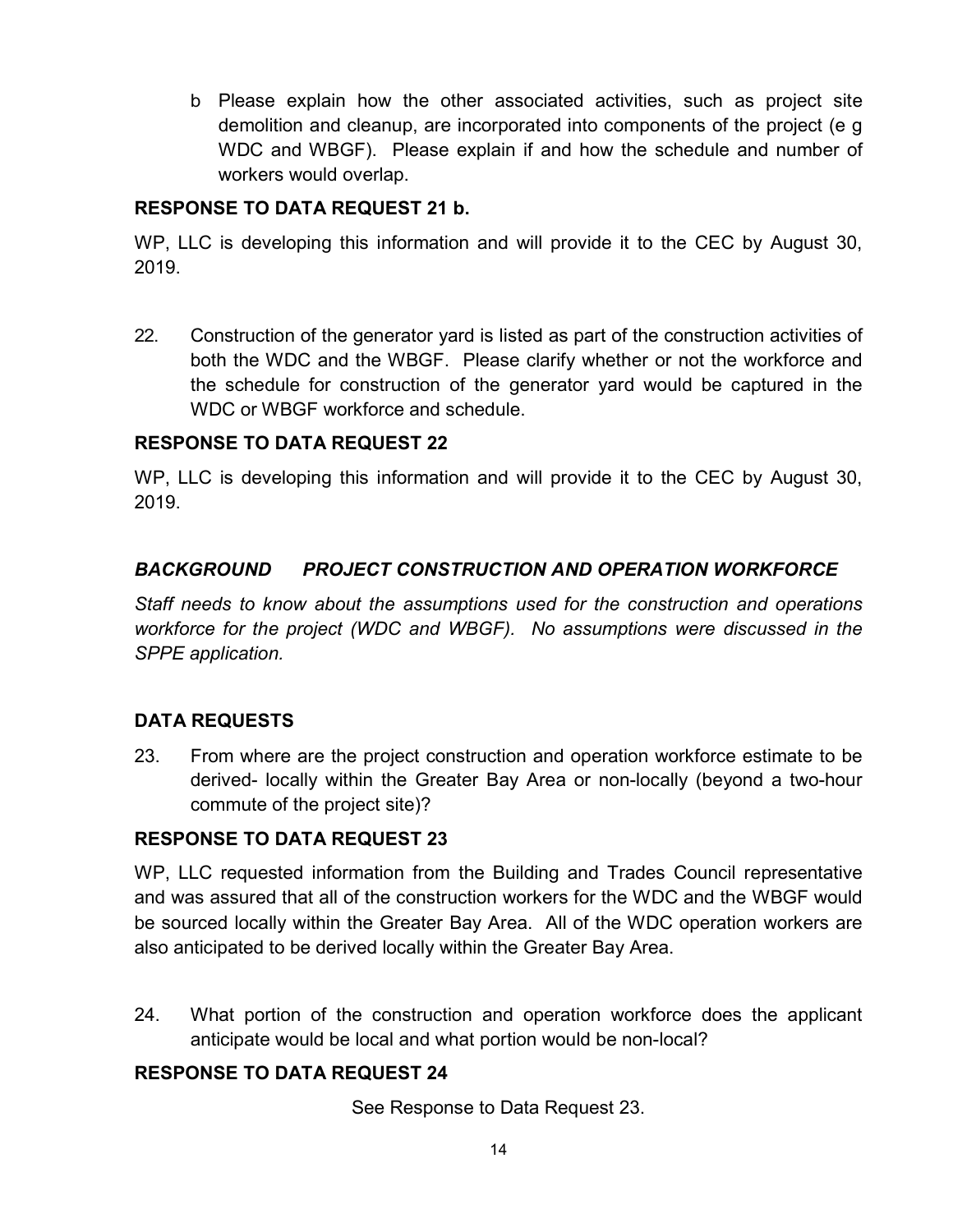# **PROJECT DESCRIPTION**

#### *BACKGROUND STORMWATER CONTROLS*

*According to the SPPE application on page 17, the existing storm water lift station structure on the southwest corner of the project site would be removed and a new storm water lift station structure, piping, and pump would be provided to transport storm water from the site drainage system to the existing storm water main on Walsh Avenue. Figure 2-1 presents a site plan for the project, however, the location of the new storm water lift station structure, piping and pump are not marked on the plan.*

## **DATA REQUEST**

25. Please update Figure 2-1 to note the location of the new storm water structure, piping, and pump.

## **RESPONSE TO DATA REQUEST 25**

The new storm water structure, piping and pump are shown on Drawing L-201, Land scape Plan, included in Appendix PDDR-25.

## *BACKGROUND SILICON VALLEY POWER (SVP) ELECTRICAL FACILITIES*

*Page 17 of the SPPE application notes that the applicant would construct a new distribution substation to support the WDC and the substation would be ultimately owned and operated by SVP as part of its distribution network.*

*According to the SPPE application, while SVP has not designed the 60-kV transmission Iines that would come into the project site, it estimates that one line would come from the north and one would come in from the south with both routes paralleling the existing Union Pacific Railroad (UPRR) rail Iines. In addition, there may be up to six new transmission poles installed. Staff has the following questions and requests to better understand the connection of the project site to the SVP electrical facilities.*

#### **DATA REQUESTS**

26. How would the construction of the transmission Iines and poles connecting the project site to the SVP electric system fit in the overall project schedule and construction workforce numbers?

#### **RESPONSE TO DATA REQUEST 26**

Work beyond the distribution substation will be designed, engineered and constructed by Silicon Valley Power (SVP). While WP, LLC has been engaging in discussions with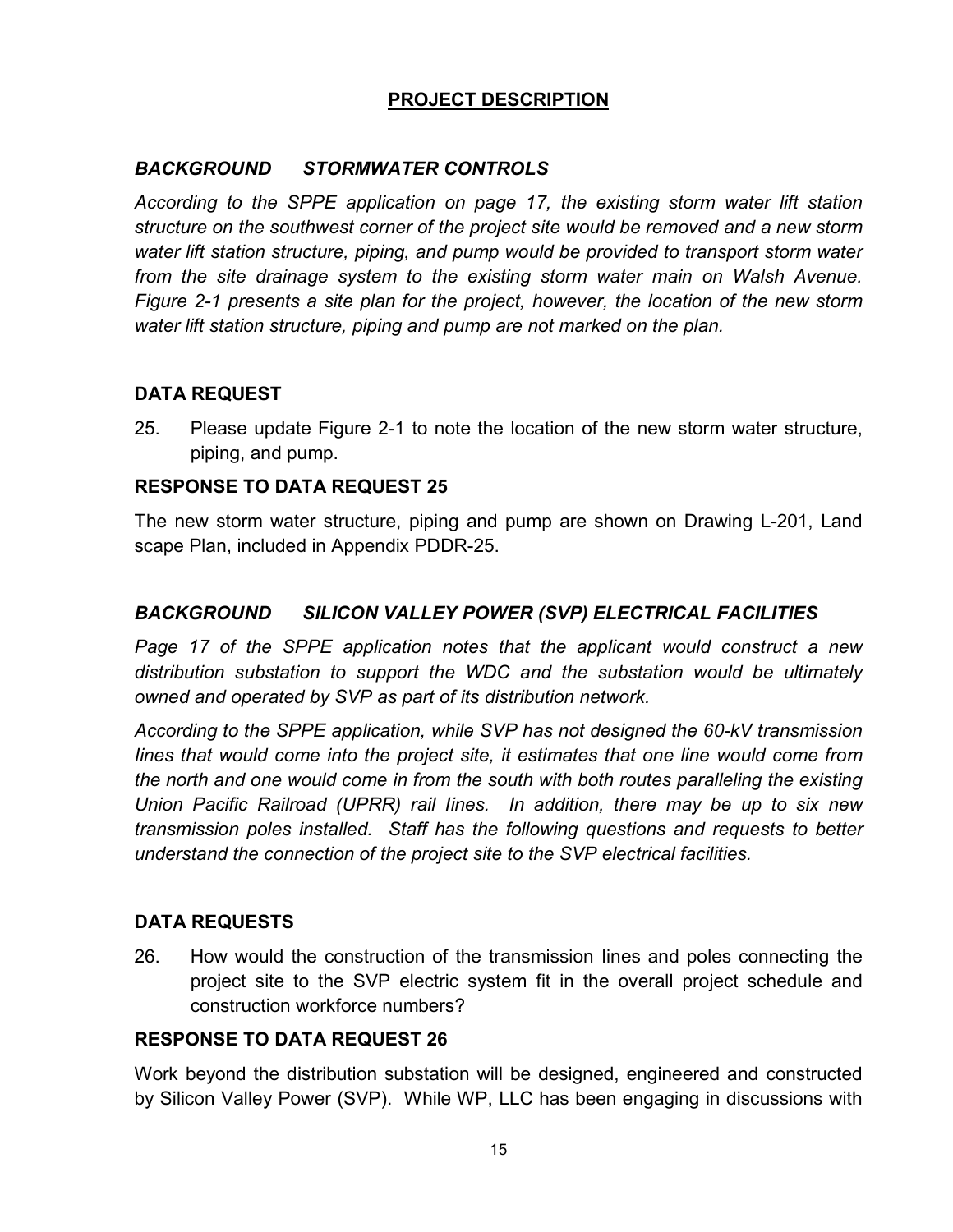SVP, SVP has not presented a plan that would be responsive to this data request. WP, LLC will provide the specific information listed in this data request when available. However, if the CEC Staff believes the information is necessary to evaluate the potential for environmental impacts and prepare its IS/MND, a reasonable estimate is that SVP's transmission work would be performed in the latter half of the construction schedule, would take approximately 6 months, and would involve up to 20 construction workers.

27. The site plan presented in the SPPE application as Figure 2-1 does not indicate where the transmission lines would connect with the project site or the exact locations of the transmission poles. Please update the site plan to show where these Iines would connect, and to show the locations of the transmission poles.

## **RESPONSE TO DATA REQUEST 27**

Please see Overall Utility Plan in Appendix PDDR-27 which shows the preliminary design of SVP's proposed interconnection of its system to the new on-site distribution substation. The locations of the new poles have not yet been determined.

28. When would the transmission line work take place in the overall project schedule?

## **RESPONSE TO DATA REQUEST 28**

As discussed in Response to Data Request 27, SVP will undertake all of this work to its system. A reasonable assumption is that the work will take place during the latter half of the construction of the WDC since the WDC could not become operational until SVP can energize the distribution substation.

29. Please include the number of construction workers necessary into the overall project construction workforce count (peak and average)

#### **RESPONSE TO DATA REQUEST 29**

See Response to Data Request 28. A reasonable assumption for SVP's transmission work has been included in the construction workforce count provided in Response to Data Request 20.

30. UPRR expressed concerns about another project when a new transmission line was proposed to parallel UPRR's rail Iines. Has UPRR reviewed the project and if so, please provide a copy of any comments. If UPRR has not reviewed the project, please consult with UPRR on the planned transmission Iines connecting to the project site and provide staff a copy of any comments.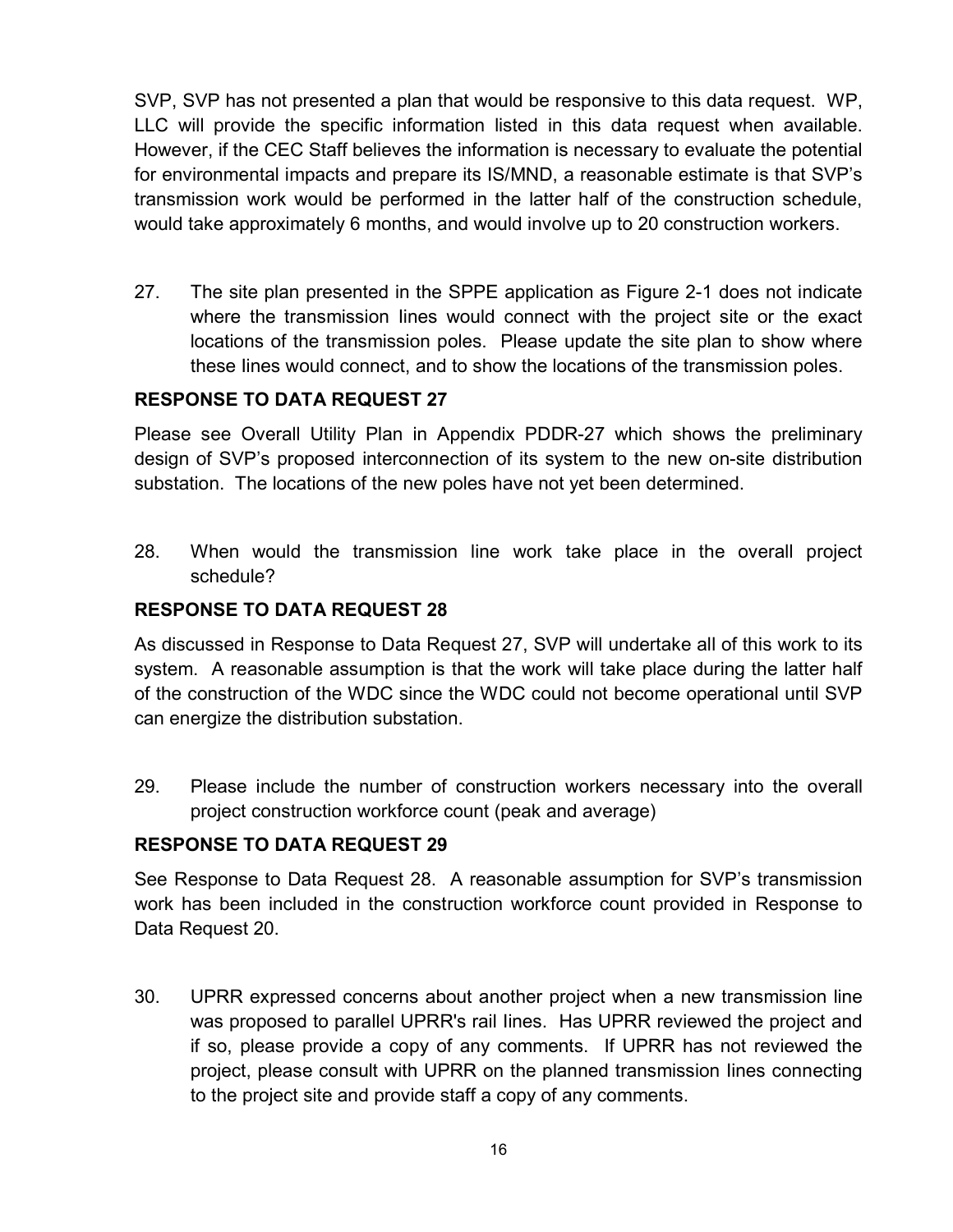WP, LLC is not aware of whether UPRR has reviewed any of the notices prepared and sent by the Commission. WP, LLC is not constructing and will not own or operate SVP's transmission lines. SVP is the utility and therefore any discussions of SVP's transmission system modifications, if any, should take place between UPRR and SVP. This request assumes that Staff has jurisdiction in the same manner as it has over transmission components associated with a generating facility that creates additional electricity and transmits it over a new transmission line through a new electric transmission substation. That is not the case. The substation that will be constructed is a new distribution substation that will receive electricity and therefore, the Commission should not compare the WDC's use of electricity to new electricity being generated from a new source and then transmitted through transmission lines and a transmission substation over which the Commission would have permitting jurisdiction.

31. What is the estimated height (both above and below grade) of the tubular steel transmission poles and the diameter at ground level?

# **RESPONSE TO DATA REQUEST 31**

SVP has not designed the substation or transmission line work yet, but has provided drawings of typical transmission poles that are likely to be used. See Appendix PDDR-31.

# *BACKGROUND TRANSMISSION AND INTERCONNECTION*

*Section 2.0 (Project Description) of the SPPE application indicates that the WDC includes an onsite 60-kV substation with an electrical supply line that would connect to an SVP 60- kV line. Understanding the proposed interconnection to SVP would assist staff in determining the likelihood that the back-up generators would be operated and thus any potential impacts on the environment from their operation. Staff needs more detailed information on the 60-kV substation, 60-kV interconnection line, and transmission poles than was provided in the Project Description section.*

# **DATA REQUESTS**

32. Please provide the name(s) of the existing SVP 60-kV line(s) that would supply power to the WDC.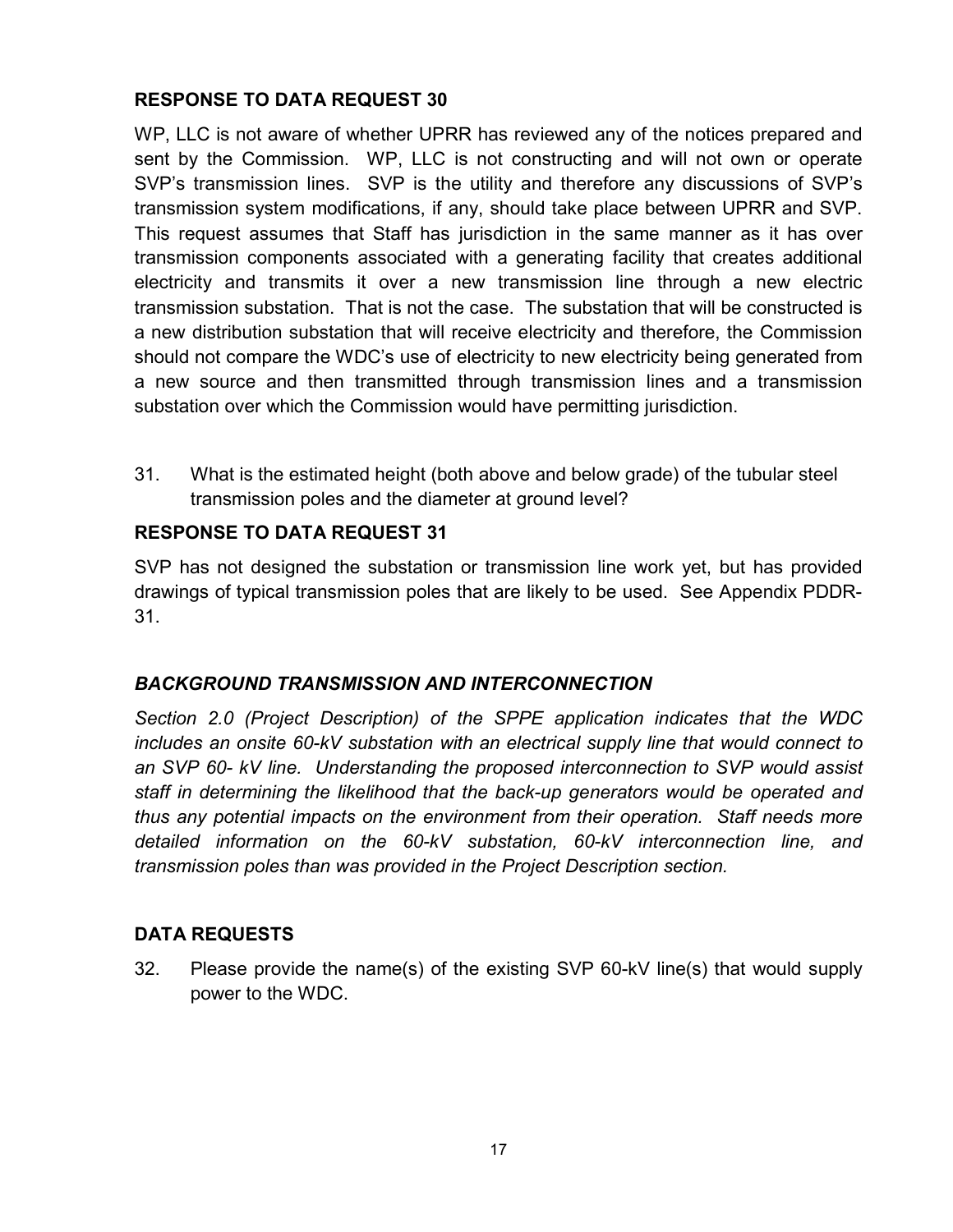The WDC will be served by a new substation designated by SVP as the Laurelwood Substation. SVP has provided the following information about the Laurelwood Substation<sup>1</sup>.

The Laurelwood Substation is a three-50MV A (60kV:12kV) transformer bank substation on SVP's 60kv South Loop. It is located between SVP's 115kV Kifer Receiving Station (KRS), and 60kV substation, CCA. Each Transformer has a rating of 30/40/50 MVA, IEEE max temperature rise of 65 C, increases the capability by 10% or 33/44/56 MVA. The final buildout of Laurelwood substation will have a capability of 100 MVA, with 150 MVA of installed capacity which increases its reliability.

The Interconnection points to SVP will be the three low-side transformer gang switches currently drafted as GS30, GS20, and GS10.

There are four 60kV Breakers at Laurelwood, CB12, CB22, CB32 and CB42 which will enable various isolation schemes to insure a transformer bank can be isolated while the other two transformers remain in service. The system is designed such that one of the transformers can be taken out of service for repairs or maintenance while the other two can fully support customer load.

SVP's South Loop is fed from the Kifer Receiving Station (KRS) and Scott Receiving Station (SRS). Both KRS and SRS are 115/60 kV receiving stations. SRS is connected to SVP's Northern Receiving Station (NRS) with two feeds and the Duane Substation (DUA). KRS is connected to our Duane (DUA) Substation and PG&E's Newark Substation (NEW) and PG&E's FMC Substation. These connections are at 115kV. The DUA Substation is connected to the City's 147 MW Donald Von Raesfeld Combined Cycle Power Plant. Both SRS and KRS have two 115/60kV transformers for redundancy and reliability. This arrangement allows for a high reliability electrical system.

The 60kV loop is designed to maintain power to all customers when any line on the loop is out of service due to either maintenance or an unplanned outage. Each Receiving Station on the loop ends, SRS and KRS, is capable of delivering power to the entire loop. The full redundancy design of the system allows any line segment on the loop to

 $1$  It appears that Staff requested information from SVP regarding the substation that would serve the Laurelwood Data Center Project, which is currently before the Commission seeking a Small Power Plant Exemption (19-SPPE-01). SVP responded to those questions about the Laurelwood Substation, which does not serve the Laurelwood Data Center, but would serve the Walsh Data Center. Those responses were docketed in the Laurelwood SPPE docket (TN229381). We have included those responses in Appendix PDDR-43 of these responses, as they address the substation which will serve the WDC.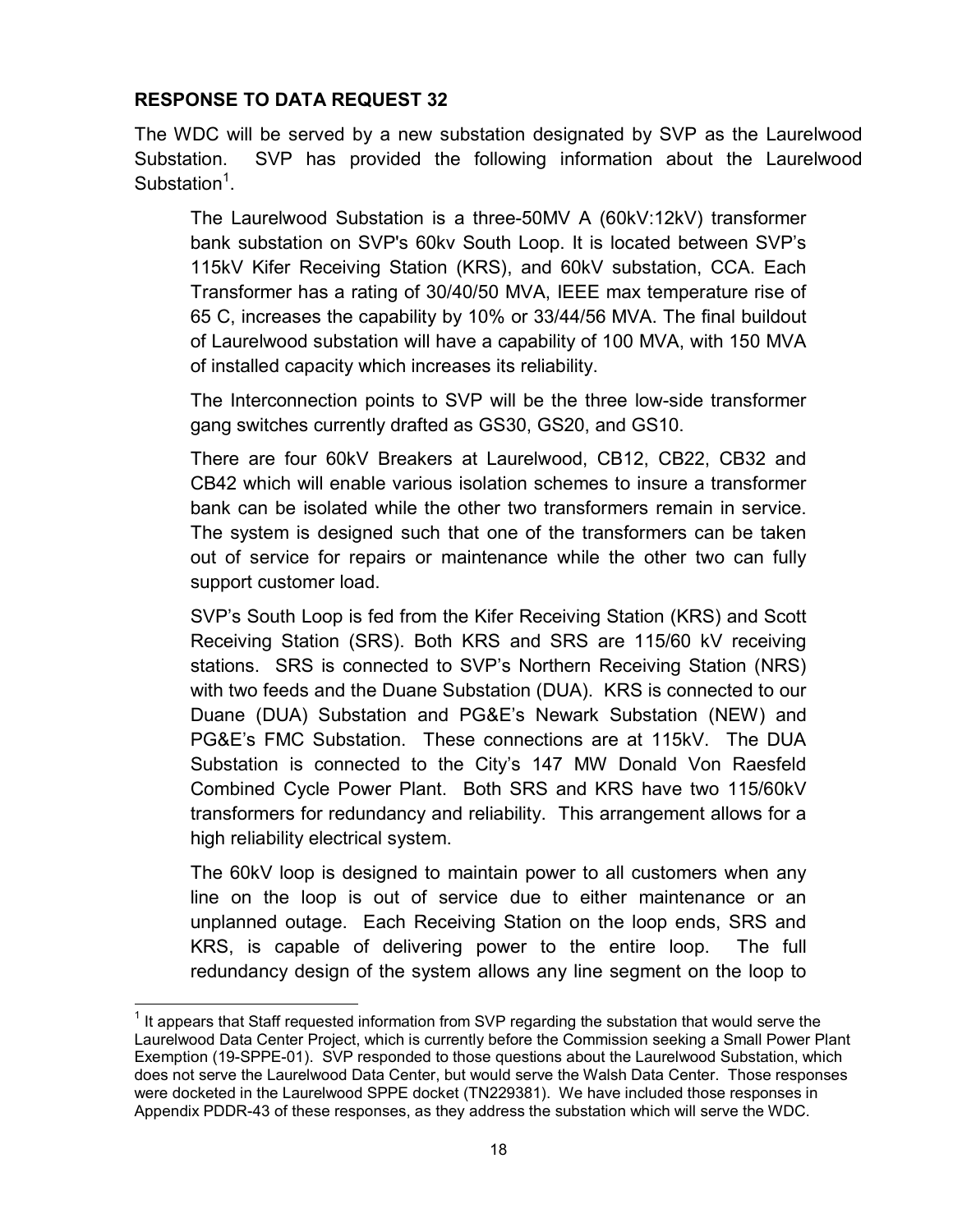be taken out of service for regular maintenance activities without causing a service interruption to any customers. Additionally, the protection systems on the loop are designed to detect fault conditions and isolate the fault to a single line segment. The isolation of the fault allows for continuous service for all customers during fault conditions.

33. Please describe the interconnection to the SVP system. Is the WDC connecting though a single radial 60-kV line? Is the connection through a looped system where either of two connections could supply 100 percent of the WDC site load?

## **RESPONSE TO DATA REQUEST 33**

Please see Response to Data Request 32.

34. Please provide a one-line diagram showing how the WDC would be connected to the existing SVP system. Please label the name of the Iines and provide the line voltages.

## **RESPONSE TO DATA REQUEST 34**

A one-line diagram of the Laurelwood Substation that will serve the WDC is included in Appendix PDDR-34.

35. Please provide a one-line diagram showing the existing SVP system Iines above 60 kV. Please provide the names and voltages of the transmission facilities.

# **RESPONSE TO DATA REQUEST 35**

Please see Appendix PDDR-43.

36. Please provide a complete one-line diagram for the new 60-kV WDC substation. Show all equipment ratings including bay arrangement of the breakers, disconnect switches, buses, redundant transformers or equipment, etc. that would be required for interconnection of the WDC project.

#### **RESPONSE TO DATA REQUEST 36**

Please see Appendix PDDR-34.

37. Please provide the conductor name, current carrying capacity in Ampere, and conductor size for the transmission lines that would be required for interconnecting the WDC to the SVP 60-kV system.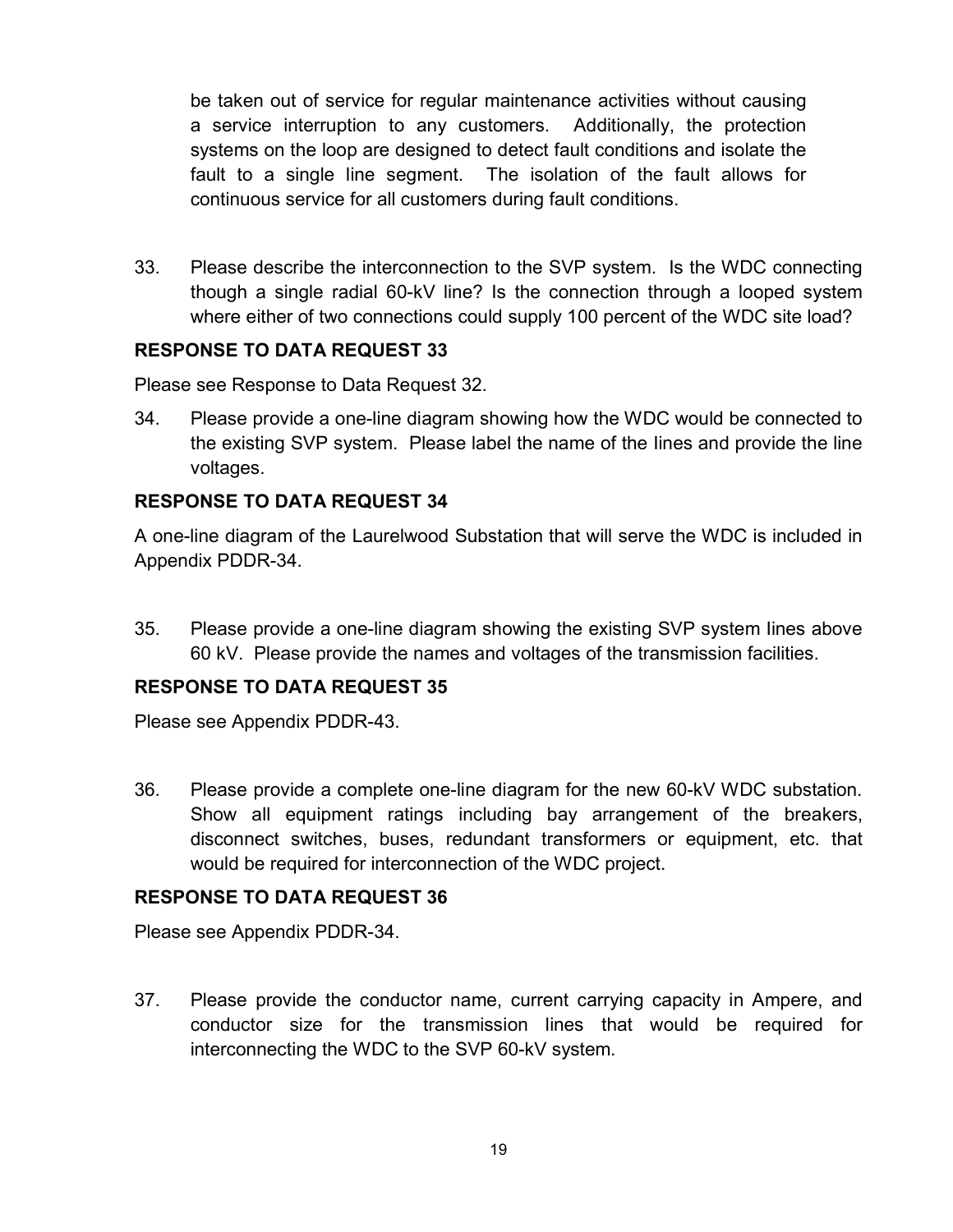Please see Appendix PDDR-43.

38. Please provide the pole configurations that would be used to support the transmission Iines from the SVP 60-kV system to the WDC. Show proposed pole structure configurations and measurements.

## **RESPONSE TO DATA REQUEST 38**

Please see Response to Data Request 31 and Appendix PDDR-31.

39. Please provide a map showing the proposed transmission line route.

## **RESPONSE TO DATA REQUEST 39**

Please see Appendix PDDR-27.

40. Please provide the expected frequency of outage of the 60-kV system that would serve the WDC.

## **RESPONSE TO DATA REQUEST 40**

WP, LLC does not have access to this information and has forwarded the request to SVP for a response. We understand that this data request may have been drafted prior to SVP providing information in the Laurelwood SPPE Application docket.

Please see Appendix PDDR-43.

41. Please identify all other data centers using the 60-kV line and loop proposed to interconnect to WDC.

#### **RESPONSE TO DATA REQUEST 41**

WP, LLC does not have access to this information and has forwarded the request to SVP for a response. We understand that this data request may have been drafted prior to SVP providing information in the Laurelwood SPPE Application docket.

Please see Appendix PDDR-43.

- 42. If there are any other data centers on the 60-kV line that WDC proposes to interconnect to, have any of the data centers experienced an SVP power supply outage(s)?
	- a. What was the cause, duration, recovery process from the outage(s)?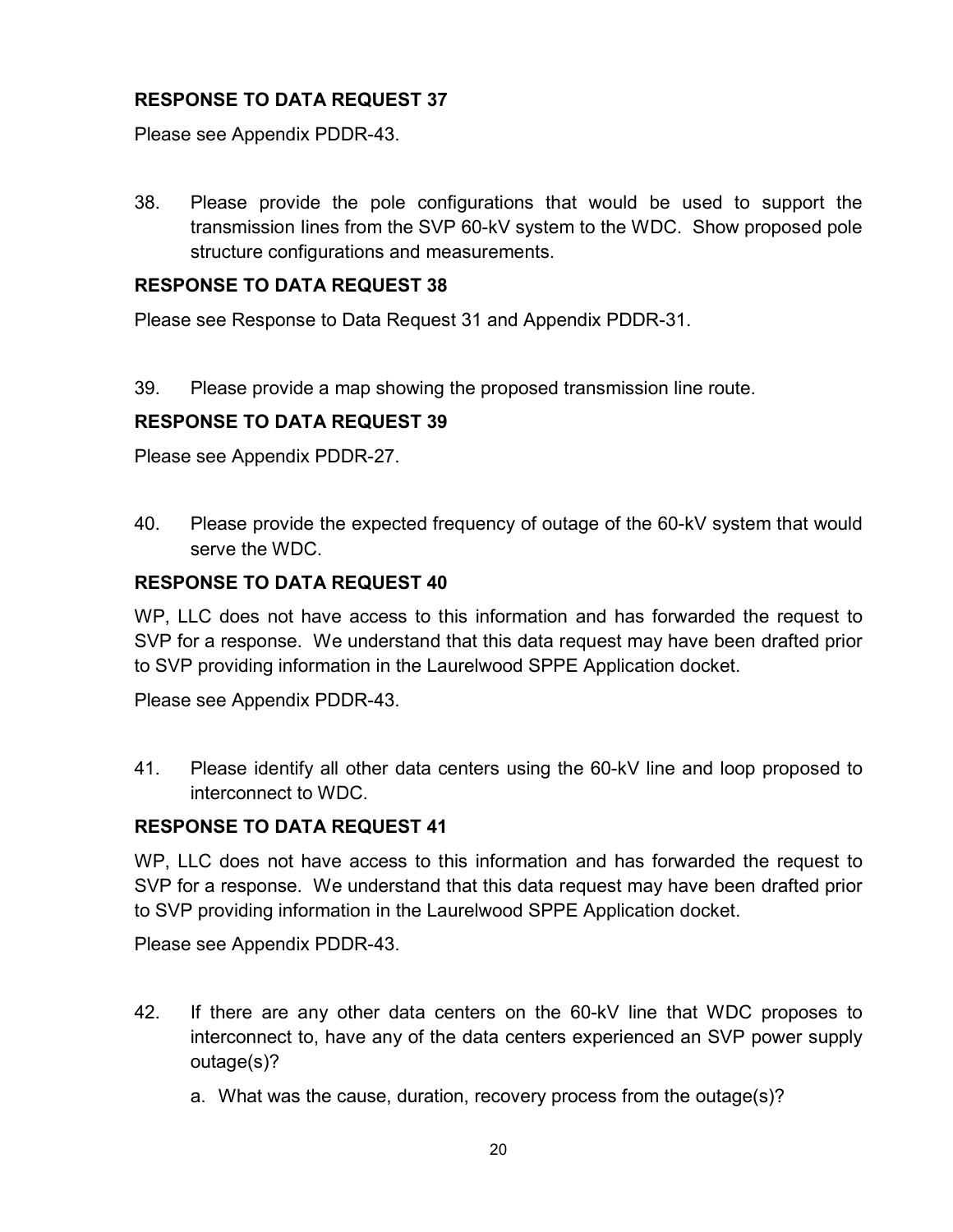- b. Are there breakers on the 60 kV line or disconnect switch(es) and did they isolate the faults?
- c. What was the response to the outage(s) by the data centers to the outage (i. e, initiated operation of some or all back up generation equipment, data offshoring, data center planned shutdown, etc)?

WP, LLC does not have access to this information and has forwarded the request to SVP for a response. We understand that this data request may have been drafted prior to SVP providing information in the Laurelwood SPPE Application docket.

Please see Appendix PDDR-43.

# *BACKGROUND GRID POWER OUTAGES AND DATA CENTER EMERGENCY GENERATOR OPERATIONS*

*Because emergency operations and the outages that instigate them are rare events, there is limited information and examples of the operational protocol of the backup diesel generators during grid power loss at data centers. Staff is aware of just two power outages in the Santa Clara region and the Silicon Valley Power (SVP) grid that resulted in the activation of local data center's backup diesel generators. Other power outages appear to have not resulted in data center emergency operations.*

*One May 28 and 29, 2016 SVP outage resulted in emergency generator operation at the Vantage Santa Clara data center. Information about the impacts of the outage on the operation of the Vantage Santa Clara data center backup generators will assist staff in understanding what can be expected in the context of the Walsh project and other adjacent data centers and ultimately better inform the California Energy Commission and public regarding what data center emergency operations entail.* 

*Another outage on the SVP system occurred on December 2, 2016. We have limited information on how this outage affected local data centers, if any.*

# **DATA REQUESTS**

43. Please describe the events that resulted in the Vantage Santa Clara Campus operating the diesel-fueled backup engines on May 28 and 29, 2016. Please describe the Vantage Santa Clara Campus connection to the SVP grid.

# **RESPONSE TO DATA REQUEST 43**

Data Requests 43 through 51 require information that is within the complete control of either Vantage Data Centers Inc. or SVP. WP, LLC does not have access to the information and on that basis objects and is unable to provide answers to Data Request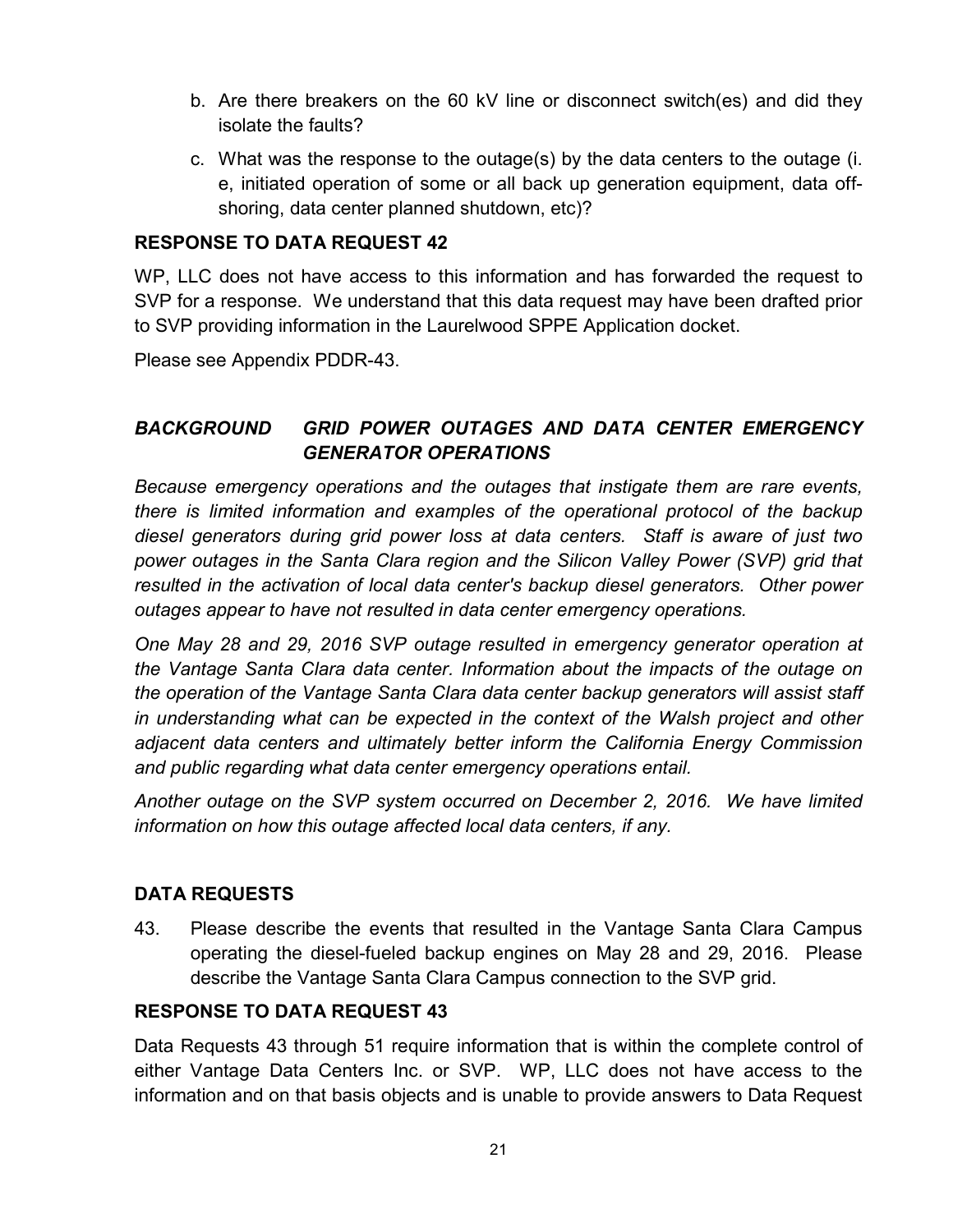43 through 51. WP, LLC understands that SVP has provided responses to Staff questions in the Laurelwood SPPE docket. Many of those responses may be helpful to Staff and are included as Appendix PDDR-43 so that they can be included in the WBGF docket.

SVP's responses and Staff data requests illustrate that it is impossible to predict with any reasonable certainty;

- The cause of a future emergency;
- Whether such a future emergency would result in a loss of electricity delivered to the WDC;
- Whether the loss of electricity be total and require the WBGF to operate in such a way as to require the WBGF to generate electricity to replace the total demand of the WDC; and
- How long the emergency would cause a loss of electricity at the WDC; and
- Whether the emergency that causes a loss of electricity at the WDC would affect other data centers

These uncertainties are impossible to predict, and therefore Staff and others are required to engage in sheer speculation on every assumption to try and predict the frequency, magnitude, timing, and response to an electrical emergency that would require the WBGF to generate electricity for the WDC. CEQA prohibits such speculation. Therefore, WP, LLC believes that Staff has enough information to show that emergencies that require data centers to operate emergency backup generators are extremely rare within SVP's service territory. This fact combined with the prohibition on speculation is sufficient for Staff to include a general discussion in its IS/MND and conclude that no other analysis or potential effects during an emergency can, nor should be performed.

44. Are you aware of any other data centers that lost SVP power and operated their diesel-fueled backup generators?

# **RESPONSE TO DATA REQUEST 44**

See Response to Data Request 43.

45. Why, during the May 28 and 29, 2016 outage--which has been described as an approximately 12 hour outage--did two engine gensets operate for approximately 7 hours and four engine gensets operate for approximately 19 hours? Note that SVP describes the outage as lasting 7 hours 23 minutes from late on the 28 to early on the 29.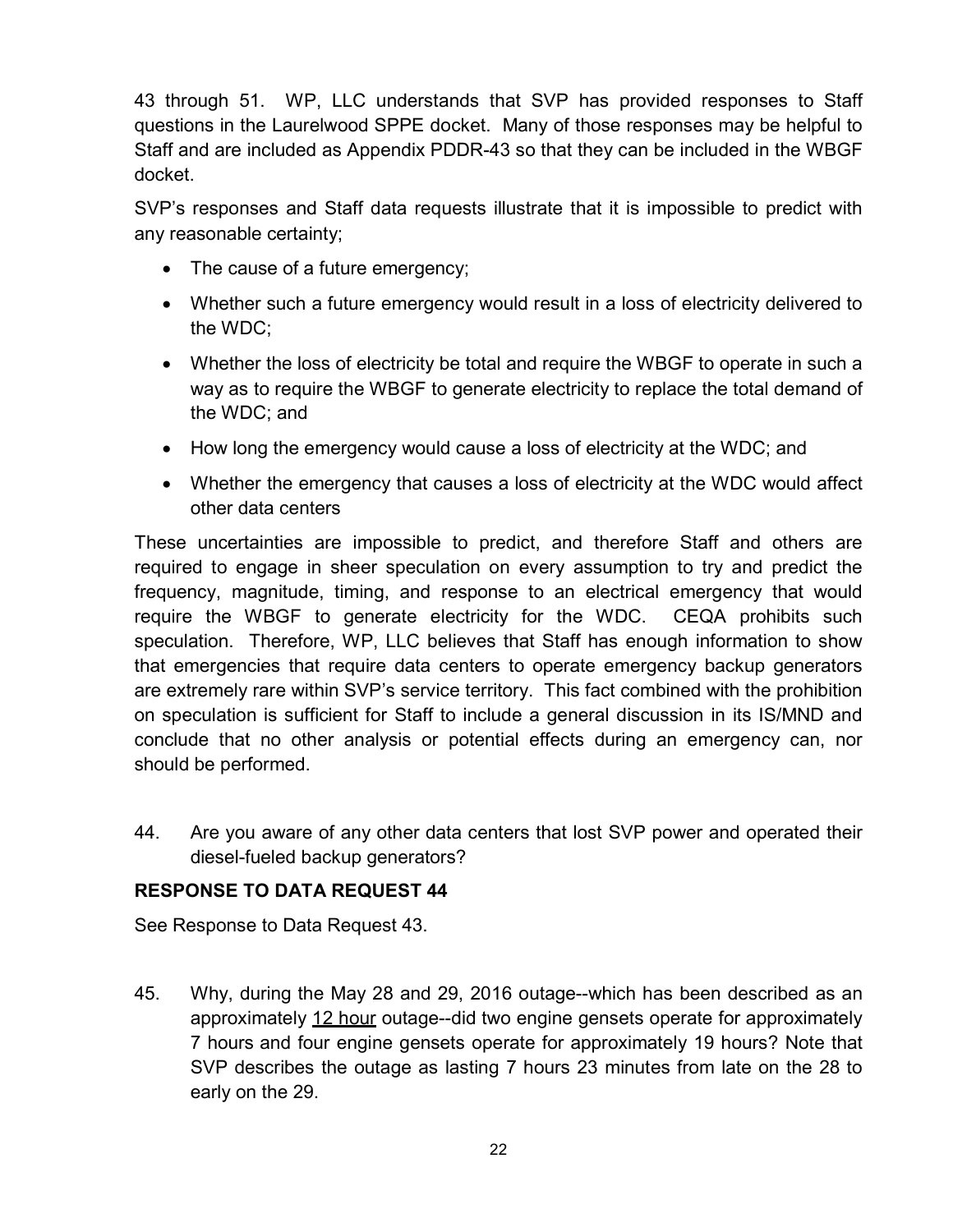See Response to Data Request 43.

- 46. TN 224450 "Vantage Data Center's Responses to CEC Data Requests" filed in the McLaren Data Center proceeding (17-SPPE-01) states in Attachment A, Table 2 "Emergency Run Events at Campus" [relevant pages attached] that Sources S-17 and S- 19 ran for 7 hours each
	- a What was the start time for each genset, and what was the end time?
	- b What was the load point for each genset?
	- c What type of load was served by each genset?
	- d If Vantage Santa Clara Campus data servers were being powered by either generator, how were these data servers loaded (as in, percent of capacity of data server)?
	- e Were these two engine gensets shutdown as Vantage Santa Clara Campus shed load to match actual load (response d)?
	- f Was any engine used for "essential services" rather than data server load?
	- g Did Vantage Santa Clara Campus data services supported by the engine gensets shutdown or cease operation at some point during the emergency?
	- h When was grid power restored to the Vantage Santa Clara Campus data center?
	- i When was the Vantage Santa Clara Campus data center switched from the backup generators and returned to grid connectivity?
	- j When were customer data server activities resumed?

#### **RESPONSE TO DATA REQUEST 46**

See Response to Data Request 43.

- 47. In the same table, it is stated that Sources S-24, S-25, S-26 and S-27 each ran for approximately 19 hours each
	- k What was the start time for each engine, and what was the end time?
	- I What was the load point for each engine?
	- m What type of load was served by each generator?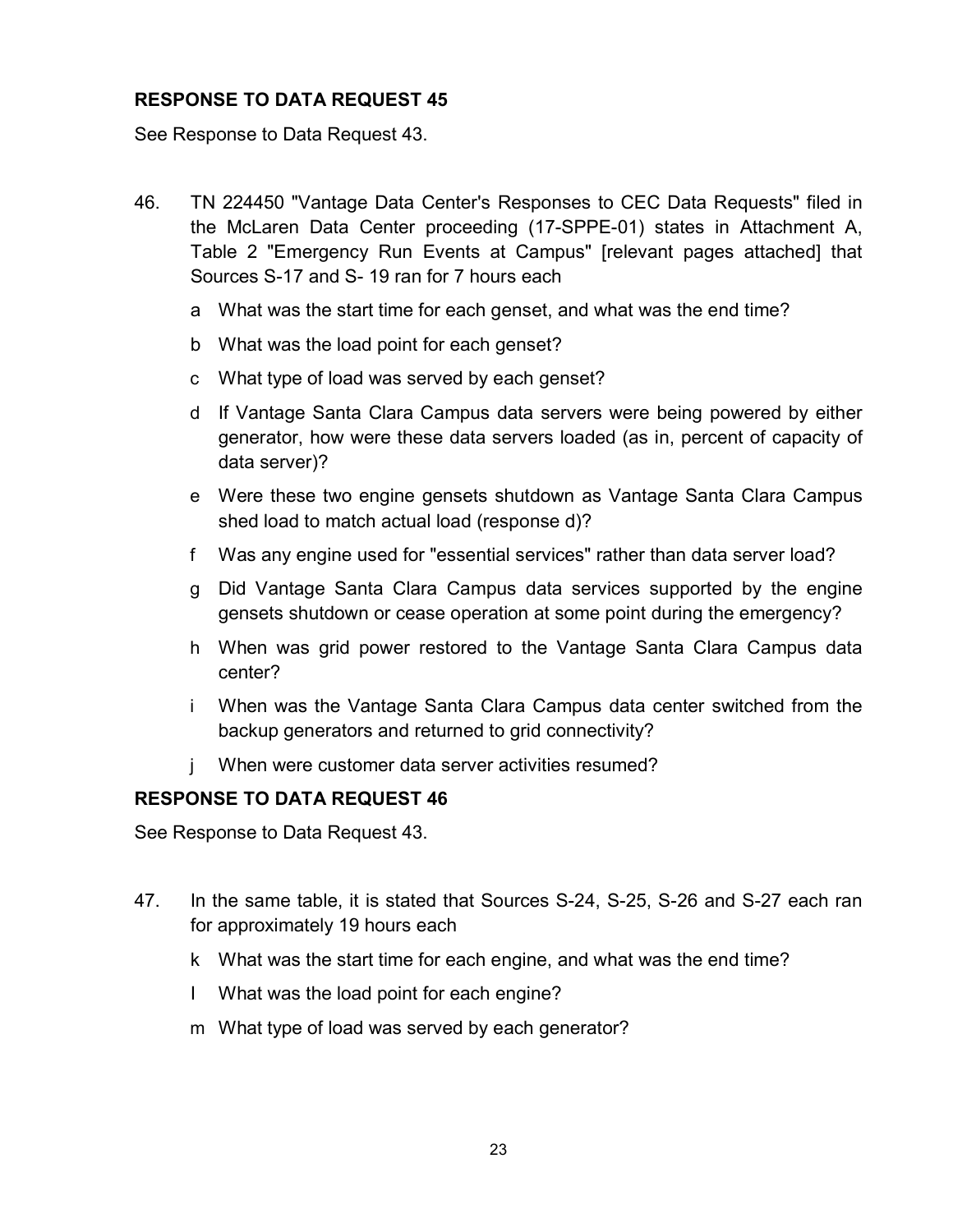- n If Vantage Santa Clara Campus data servers were being powered by either generator, how were these data servers loaded (as in, percent of capacity of data server)?
- o Why did the shutdown or start vary slightly from genset to genset?
- p Was any engine used for "essential services" rather than Vantage Santa Clara Campus data server load?
- q Did Vantage Santa Clara Campus data services supported by the engine gensets shutdown or cease operation at some point during the emergency?
- r When was grid power restored to the data center?
- s When was the Vantage Santa Clara Campus data center switched from the backup generators and returned to grid connectivity?
- t When were customer data server activities resumed?

See Response to Data Request 43.

48. How many engine gensets in total were installed at the Vantage Santa Clara Campus facility on May 28 and 29, 2016? If these did not need to operate, why?

# **RESPONSE TO DATA REQUEST 48**

See Response to Data Request 43.

49.What would be the applicability of the May 28/29, 2016 outage to other data centers in the vicinity of the Vantage Santa Clara Campus facility?

# **RESPONSE TO DATA REQUEST 49**

See Response to Data Request 43.

50. How would the emergency operations of the other backup generators differ from the operations that occurred at the Vantage Santa Clara Campus facility during the May 28 and 29, 2016 outage?

# **RESPONSE TO DATA REQUEST 50**

See Response to Data Request 43.

51. Did the Vantage data center, or other local data centers, lose grid connectivity on a short 12 minute SVP outage on Dec 2, 2016? Please describe the response to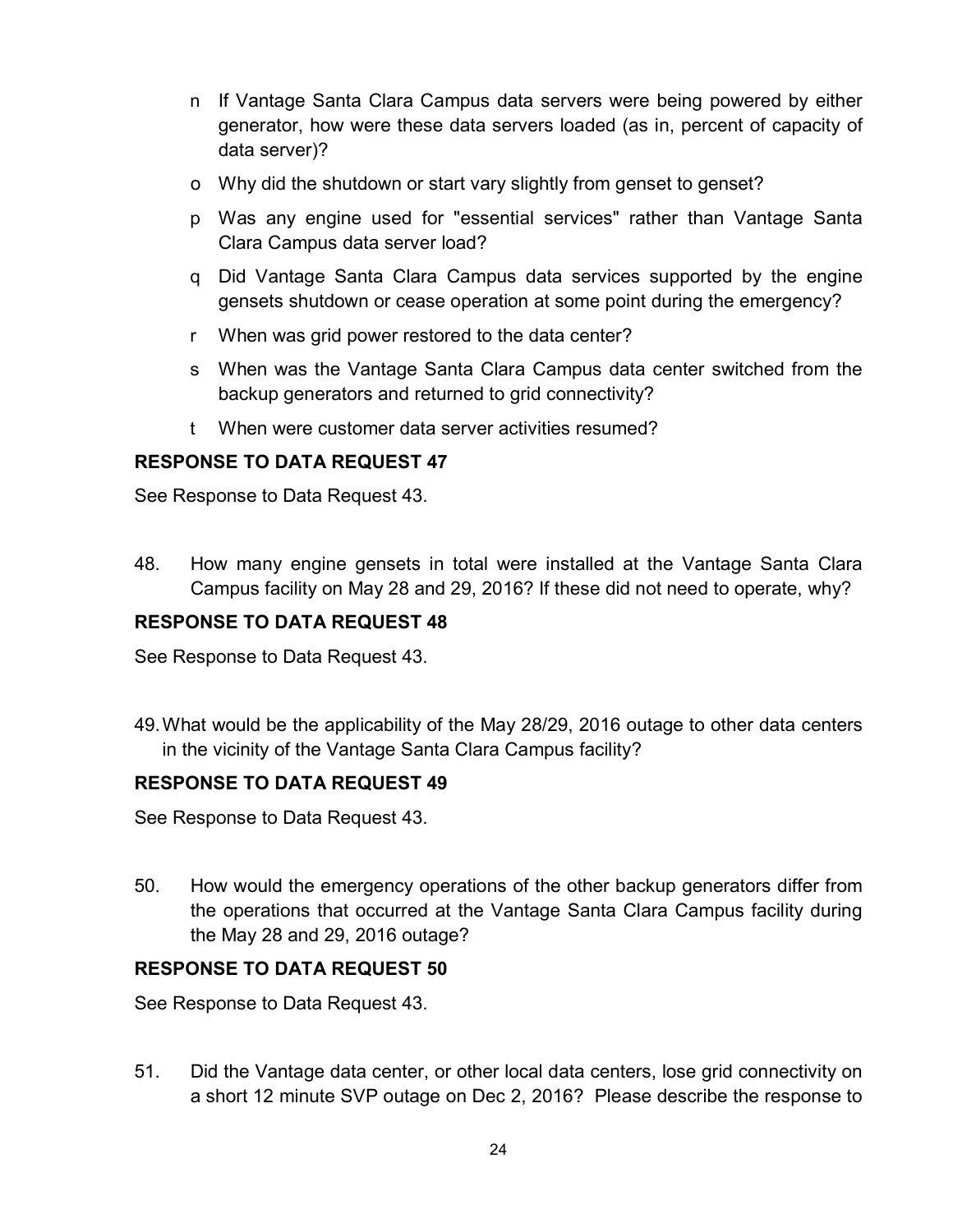that outage, if there was one, and how it may differ than the data center responses to the May 28 and 29, 2016 outage.

# **RESPONSE TO DATA REQUEST 51**

See Response to Data Request 43.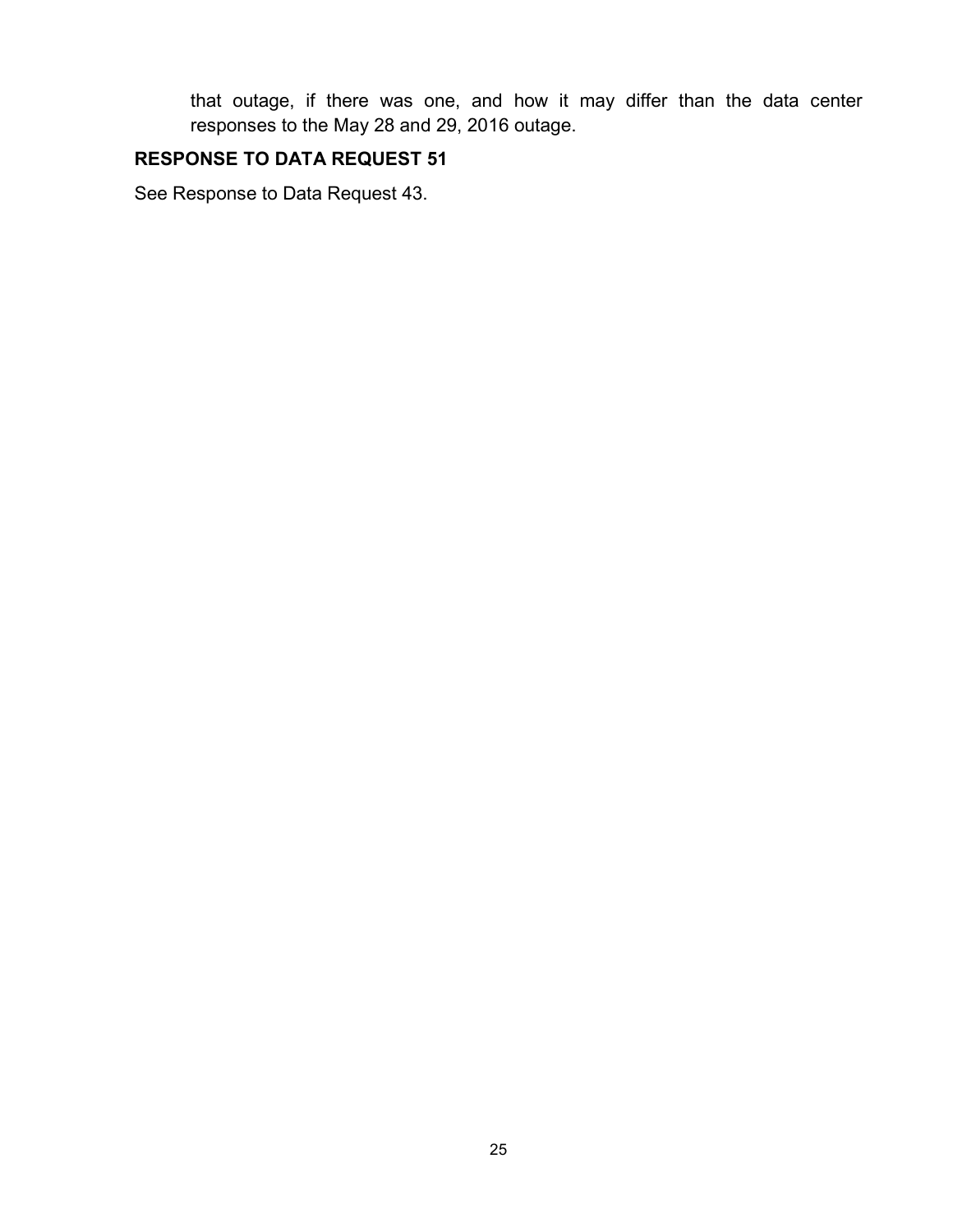## **PUBLIC HEALTH**

*The SPPE application and appendices provides little information on how the applicant conducted the health risk assessment (HRA).*

#### *BACKGROUND CONSTRUCTION PHASE IMPACTS*

*On page 69 of the application (TN # 228877-2), the applicant states "Since construction activities are temporary and would occur well over 1,000 feet from the nearest sensitive*  receptor community risk impacts from construction activities would be less than *significant" However, since the construction would last 21 months, staff believes a quantitative HRA Is necessary to make sure impacts from construction would be less than significant.*

# **DATA REQUEST**

52. Please provide a quantitative health risk impact assessment (including cancer risk, chrome non-cancer health index, and UTM coordinates) for the 21-month construction period. These impacts should include the following receptors at point of maximum impact (PMI), maximally exposed individual sensitive receptor (MEISR), maximally exposed individual resident (MEIR), and maximally exposed individual worker (MEIW). Please also provide the HRA files.

#### **RESPONSE TO DATA REQUEST 52**

The construction risk assessment and support files are included on a CD and will be delivered under separate cover. The construction HRA was prepared using the AERMOD construction modeling results and the latest version of HARP (ADMRT 19121). The table below presents the HRA impact data for the requested receptors. **It should be noted, that in the present HRA analyses, the acronym MIR (maximum impacted receptor) is synonymous with the acronym PMI.**

| Receptor ID  | Receptor # | UTM E    | UTM N   | <b>Cancer Risk</b> | Chronic HI | Acute HI  |
|--------------|------------|----------|---------|--------------------|------------|-----------|
| PMI (MIR)    | 2531*      | 593360   | 4136480 | $3.29E - 6$        | 0.00226    | <b>NA</b> |
| MFI SR       |            | 593765.5 | 4137430 | $1.84E - 8$        | 0.0000126  | <b>NA</b> |
| <b>MEIR</b>  |            | 593044.8 | 4135586 | $1.53E - 8$        | 0.0000105  | <b>NA</b> |
| <b>MFIW</b>  | 2531       | 593360   | 4136480 | 4.26 $E-8$         | 0.00226    | <b>NA</b> |
| $\mathbf{r}$ |            |          |         |                    |            |           |

Notes:

Acute HI values are not analyzed or presented for DPM, as DPM has no acute REL value per CARB or OEHHA.

In the present HRA analyses, the acronym MIR (maximum impacted receptor) is synonymous with the PMI.

\*Receptor 2531 is actually a worker receptor, the PMI/MIR value presented above assumes that the receptor is theoretically a residential receptor for worse case impacts.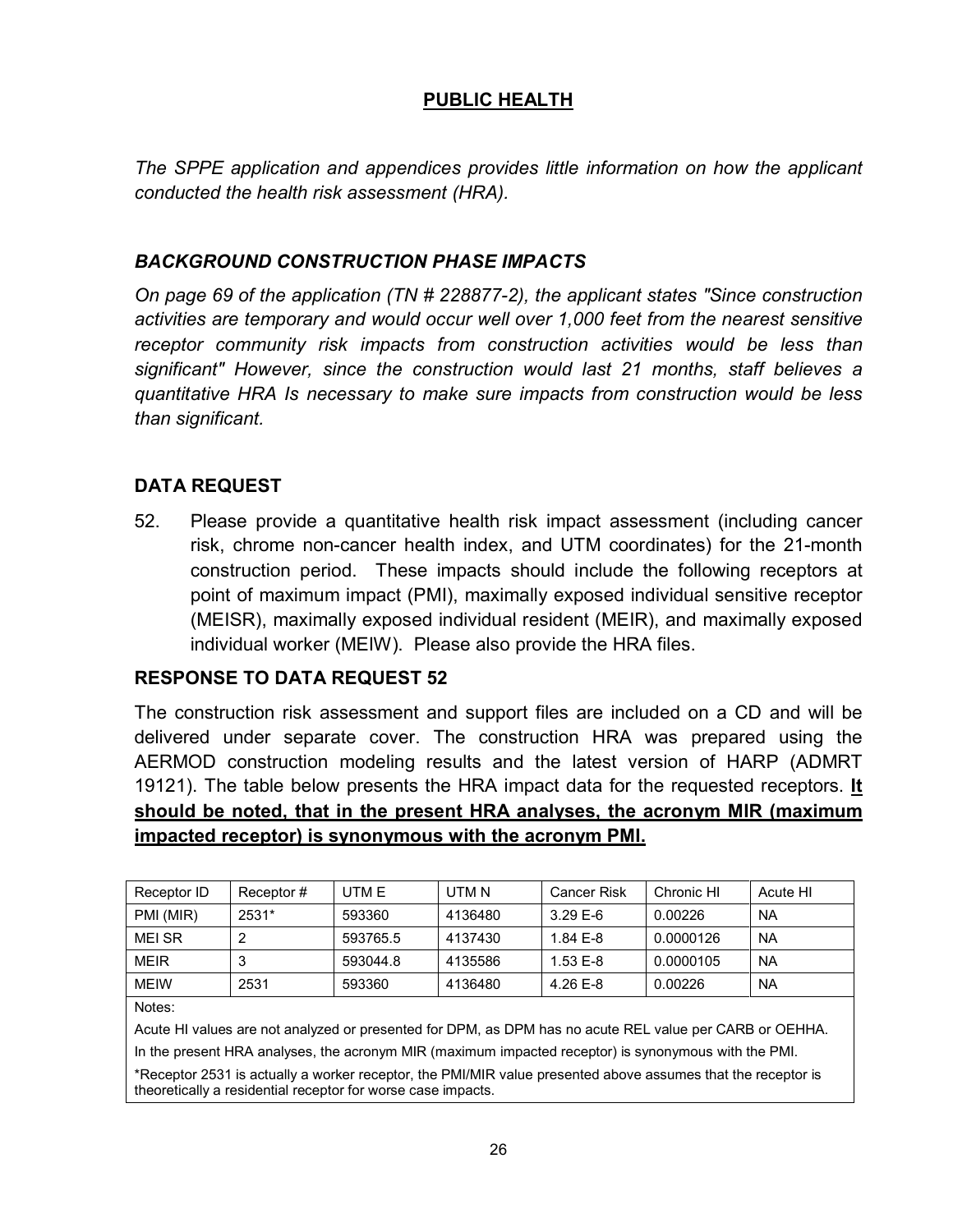# *BACKGROUND OPERATION PHASE IMPACTS*

*On page 71 and 72 of the application, the applicant provides the information of excess cancer risk during the operation of WDC. However, staff needs more information to check the validity of the HRA.*

## **DATA REQUESTS**

53 Please provide the input files of data (i.e. the"\* ROU" flies) for AERMOD and HARP which contain the information of sensitive receptors and residence receptors, including grid identification numbers (i.e. HARP receptor numbers), type (ex. day care centers, nursing homes, schools) and corresponding locations (UTMs), so that staff can differentiate them from all other grid receptors.

## **RESPONSE TO DATA REQUEST 53**

All input and output AERMOD files were previously submitted to CEC staff with the initial application (including all of the electronic support files, input and output files, etc.). "ROU" files are not associated with EPA AERMOD input or output files. All receptor information were provided in the AERMAP and AERMOD input/output files. In addition, in Appendix AQ5, Table AQ5-1 presents the data listing for the sensitive receptors. This table has been revised to show the modeling receptor numbers and is provided as on a CD that will be delivered to the CEC under separate cover.

Note the following: The operational HRA impacts for this project were quantified in two separate modeling and HRA HARP runs. Run number one consisted of the basic modeling impact grid, while run number two consisted of the sensitive receptors only. The receptor numbers noted in the above response are those found in the sensitive receptor modeling input file.

54. Please provide all other related files to enable staff to replicate the health risk assessment.

#### **RESPONSE TO DATA REQUEST 54**

All the operational HRA files (modeling and HRA files) have been previously submitted to the CEC.

55. Please specify the HARP receptor number of the closest sensitive receptors one residence and two schools specified on Table AQ5-1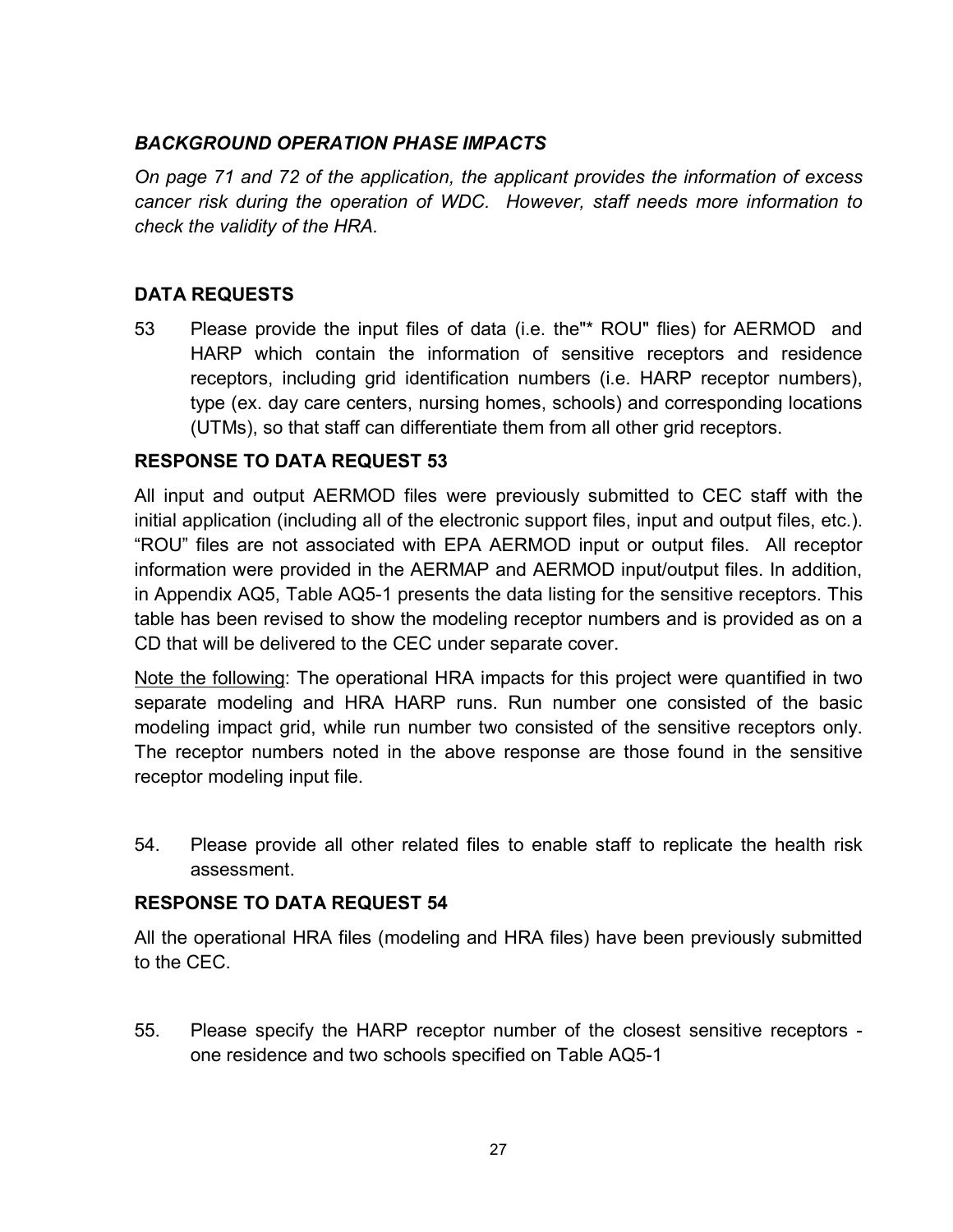See revised Table AQ5-1 as noted in Response to Data Request 53.

56. Please provide the health risk impacts (including cancer risk, chrome non-cancer health index, and UTM coordinates) at PMI, MEISR, MEIR and MEIW.

## **RESPONSE TO DATA REQUEST 56**

The table below presents the requested data for operational impacts.

| Receptor ID  | Receptor# | UTM E    | UTM N   | <b>Cancer Risk</b> | Chronic HI | Acute HI  |
|--------------|-----------|----------|---------|--------------------|------------|-----------|
| <b>PMI</b>   | 33        | 593341.7 | 4136485 | $5.95E-6$          | 0.00201    | <b>NA</b> |
| <b>MFISR</b> |           | 593765.5 | 4137430 | $2.14E-8$          | 0.00000724 | <b>NA</b> |
| <b>MEIR</b>  |           | 593044.8 | 4135586 | 1.96E-8            | 0.00000663 | <b>NA</b> |
| <b>MEIW</b>  | 33        | 593341.7 | 4136485 | $6.22E - 7$        | 0.00201    | NA        |

Notes:

- 1. Acute HI values are not analyzed or presented for DPM, as DPM has no acute REL value per CARB or OEHHA.
- 2. In the present HRA analyses, the acronym MIR (maximum impacted receptor) is synonymous with the PMI.
- 3. The PMI reported above is in actuality a worker receptor, therefore the PMI is also reported as the MEIW, with worker risk values.
- 57. On Table 4 3-14, it states that "Annual emissions for each engine are based on the maximum allowed runtime of 50 hours per year". Please confirm that the HRA was based on the 50 hours of operations per engine per year.

# **RESPONSE TO DATA REQUEST 57**

The annual emissions of DPM based upon 50 hours of maintenance and readiness testing were used for the operations HRA.

58. Other than diesel particulate matter (DPM), does the health risk assessment (HRA) for operation include speciated total organic gases (TOGs) in diesel exhaust from the backup generator exhaust? If no, please justify excluding TOGs. If yes, please provide more detailed information, including their speciation profiles, 1-hr concentrations (µg/m3). Please also calculate the Acute Hazard Index (HI).

# **RESPONSE TO DATA REQUEST 58**

DPM has been the accepted surrogate for whole diesel exhaust since the late 1990's. CARB identified DPM as the surrogate compound for whole diesel exhaust in its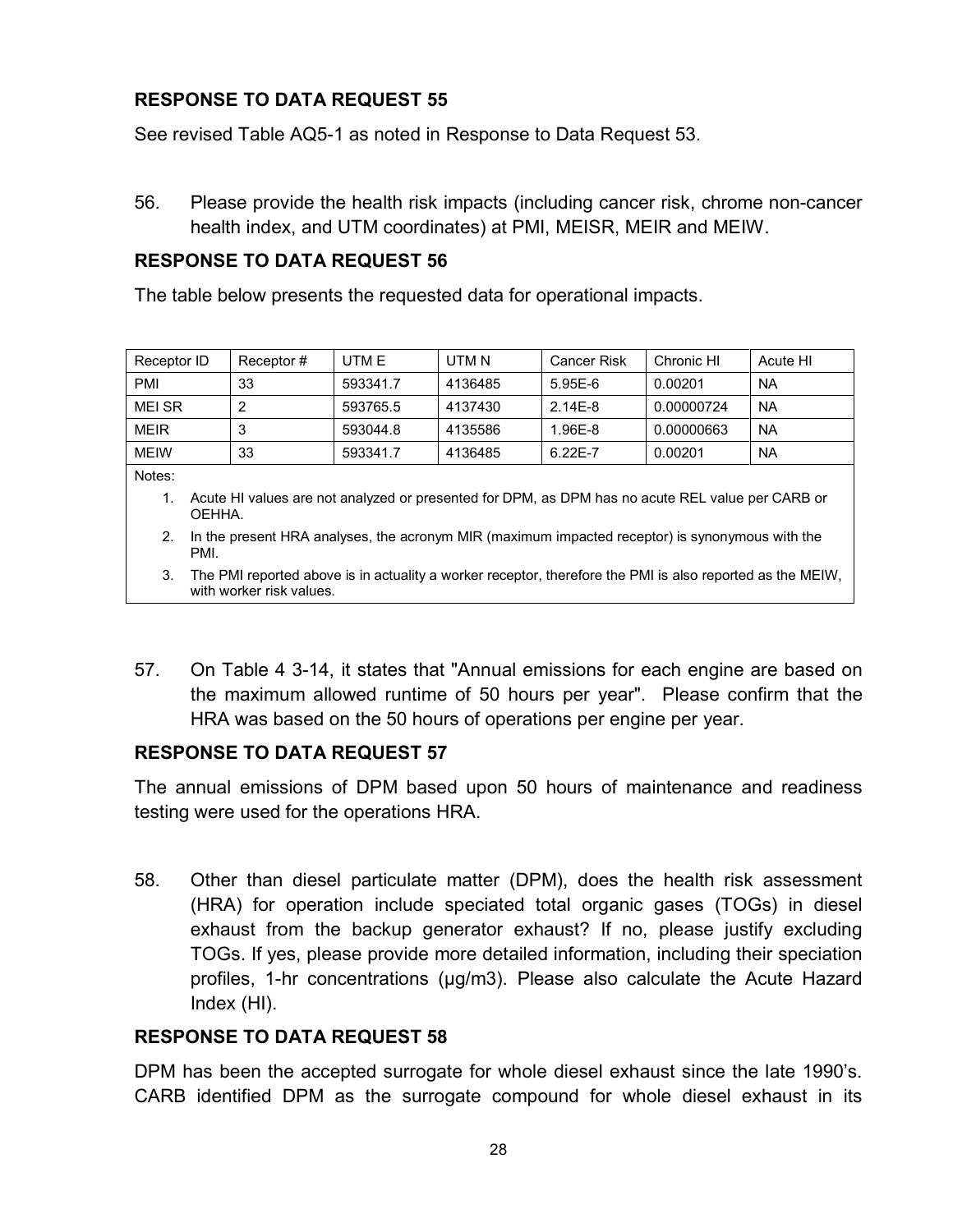Proposed Identification of Diesel Exhaust as a Toxic Air Contaminant staff report in April 1998 (Appendix III, Part A, Exposure Assessment). In the Executive Summary to the staff report CARB notes that diesel exhaust is a complex mixture of both gaseous compounds and particulate matter. They identify the following substances found in the diesel exhaust matrix: acetaldehyde, acrolein, aniline, antimony compounds, arsenic, benzene, beryllium compounds, biphenyl, bis-2 ethylhexlphthalate, 1-3 butadiene, cadmium, chlorine, chlorobenzene, chromium compounds, cobalt compounds, cresol isomers, cyanide compounds, dioxins and dibenzofurans, dibutylphthalate, ethyl benzene, formaldehyde, hexane, inorganic lead, manganese compounds, mercury compounds, methanol, MEK, naphthalene, nickel, 4-nitrobiphenyl, phenol, phosphorus, POM and PAHs, propionaldehyde, selenium compounds, styrene, toluene, xylenes o, m and p.

In addition, the EPA (National Center for Environmental Assessment, ORD), in May of 2002, noted that "DPM mass has historically been used as a surrogate measure of exposure for whole diesel exhaust. They state further that "Because DE (whole diesel exhaust) is a mixture of particles and gases, one must choose a measure of exposure (i.e., dosimeter); ug/m<sup>3</sup> of DPM has historically been used in many studies as the dosimeter for the entire DE mixture." And, the EPA assessment uses the whole particle, termed DPM, as the key index measure of DE, and they state that "It is not possible to separate the carbon core of DPM from the adsorbed organics to compare the toxicity in exposures other than with limited in-vitro-type scenarios."

And finally, in the OEHHA Guidance Manual dated February 2015, Appendix 4, OEHHA notes the following; "In August 1998, the ARB identified diesel exhaust as a toxic air contaminant (TAC) (ARB, 1998). In the identification report, OEHHA provided an inhalation noncancer chronic reference exposure level (REL) of 5 micrograms per cubic meter (ug/m3) and a )-1 range of inhalation cancer potency factors of 1.3 x 10 -4 to 2.4 x 10-3 (μg/m3 . The Scientific Review Panel on Toxic Air Contaminants recommended a "reasonable)-1 estimate" inhalation unit risk factor of 3.0 x 10-4 (μg/m3 . From the unit risk factor an inhalation cancer potency factor of 1.1 (mg/kg-day)-1 may be calculated. These noncancer and cancer health factors were developed based on whole (gas and particulate matter) diesel exhaust. The surrogate for whole diesel exhaust is diesel PM. PM10 (particulate matter, ten microns or less in size) is the basis for the risk calculations," and "An inhalation cancer risk is required for every HRA (The methods for calculating inhalation cancer risk can be found in Chapters 5, 7, and 8.). When comparing whole diesel exhaust to speciated components of diesel exhaust (e.g., PAHs, metals), the cancer risk from inhalation exposure to whole diesel exhaust will outweigh the multipathway cancer risk from the speciated components. For this reason, there will be few situations where an analysis of multipathway risk is necessary."

Based on the above, and the fact that a large number of HRAs dealing with diesel engines have been previously based on DPM, the HRA for the diesel engines at the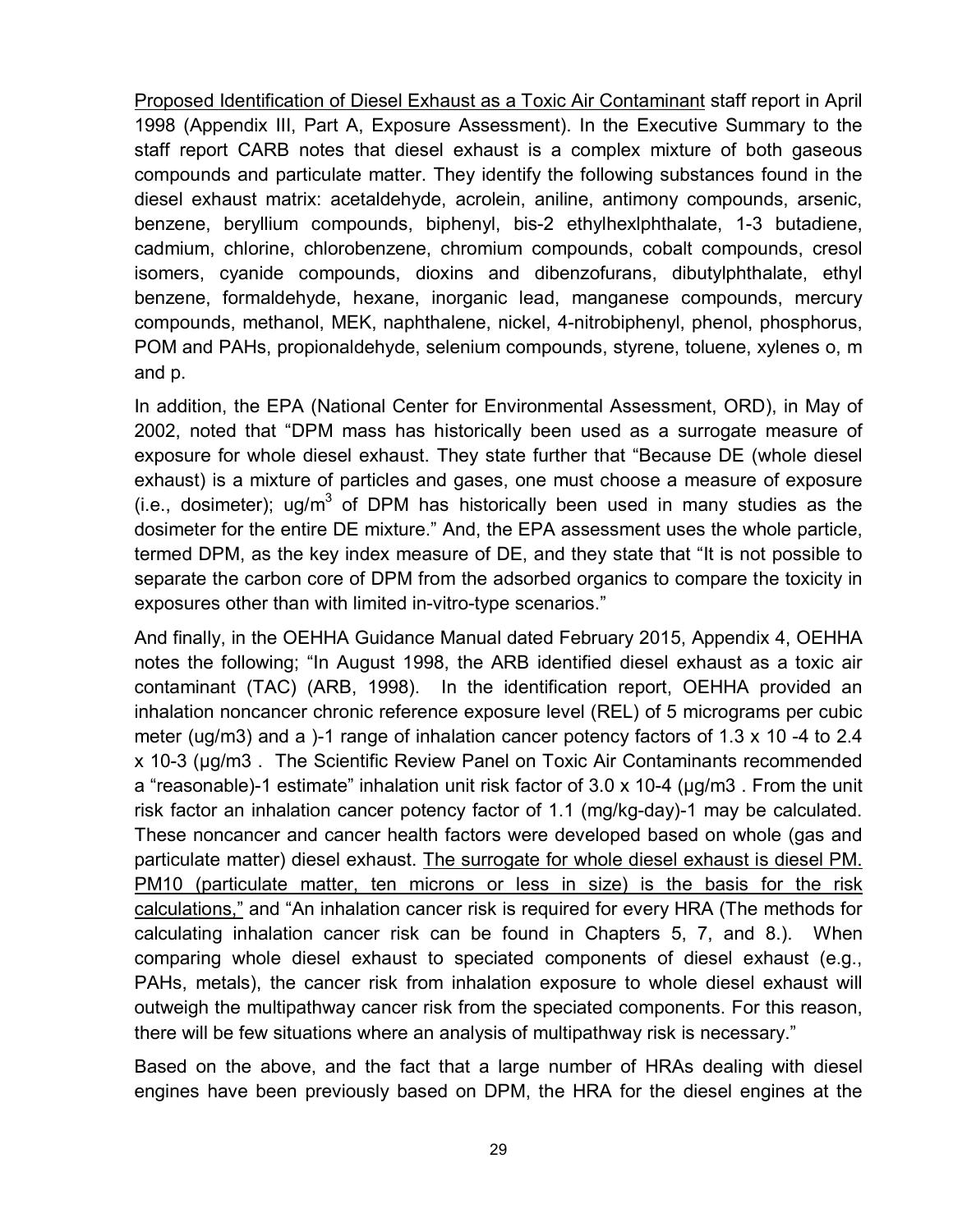WDC was based on DPM (which contains a large number of speciated toxic organic gases).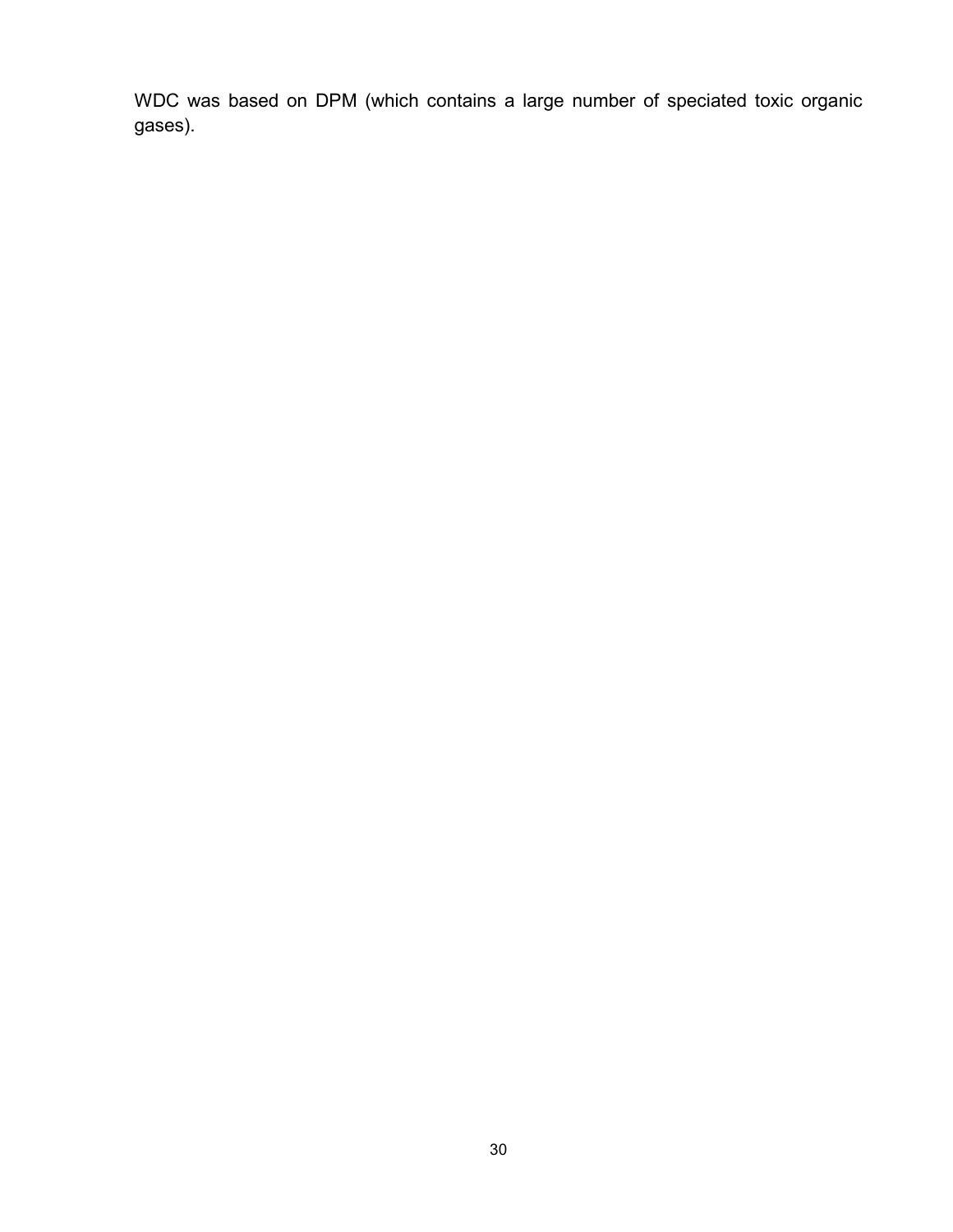# **TRANSPORTATION**

# *BACKGROUND DEMOLITION AND CONSTRUCTION TRIP GENERATION*

*The Project Description section of the SPPE application states there would be demolition and construction activities but no information is provided on the daily roundtrips generated by workers commuting to the project site and delivery and truck haul trips for demolition and construction activities. The SPPE application also states during the demolition and construction of WDC "roughly 51,000 cubic yards of soil and undocumented fill would be removed from the site, to be replaced by 60,000 cubic yards of fill to be purchased from an existing commercial fill provider and imported to the site" (page 16). However, no information is provided on the number of roundtrips generated from the removal and delivery of soil and/or fill.*

# **DATA REQUEST**

59. Please provide the average number of daily roundtrips, including both worker and delivery and truck haul trips, for the demolition and construction period of the project (WBGF and WDC).

# **RESPONSE TO DATA REQUEST 59**

WP, LLC is developing this information and will provide it the Commission by August 30, 2019.

# *BACKGROUND OPERATION TRIP GENERATION*

*Page 162, section 4.17-2 Vehicle Trips states, "Based on ITE [Institute of Transportation Engineers] rates, the project would generate an estimated total of 48 weekday AM peak hour trips and 39 weekday PM peak hour trips, while the existing warehouse use on the site (land use code 150) generates 29 AM peak hour trips and 33 PM peak hour trips. The WDC would result in a nominal increase of 19 AM peak hour trips and 10 PM peak hour trips".*

# **DATA REQUESTS**

60. Please verify the trip calculations, there is an inconsistency in the increase of PM peak hour trips.

# **RESPONSE TO DATA REQUEST 60**

The trip calculations for PM peak hour for both existing and proposed project are correct (an estimated 39 PM trips for the proposed project and 33 PM trips for the existing uses on the site). The net change in trips from the existing uses to the proposed project was incorrectly stated as 10 instead of 6.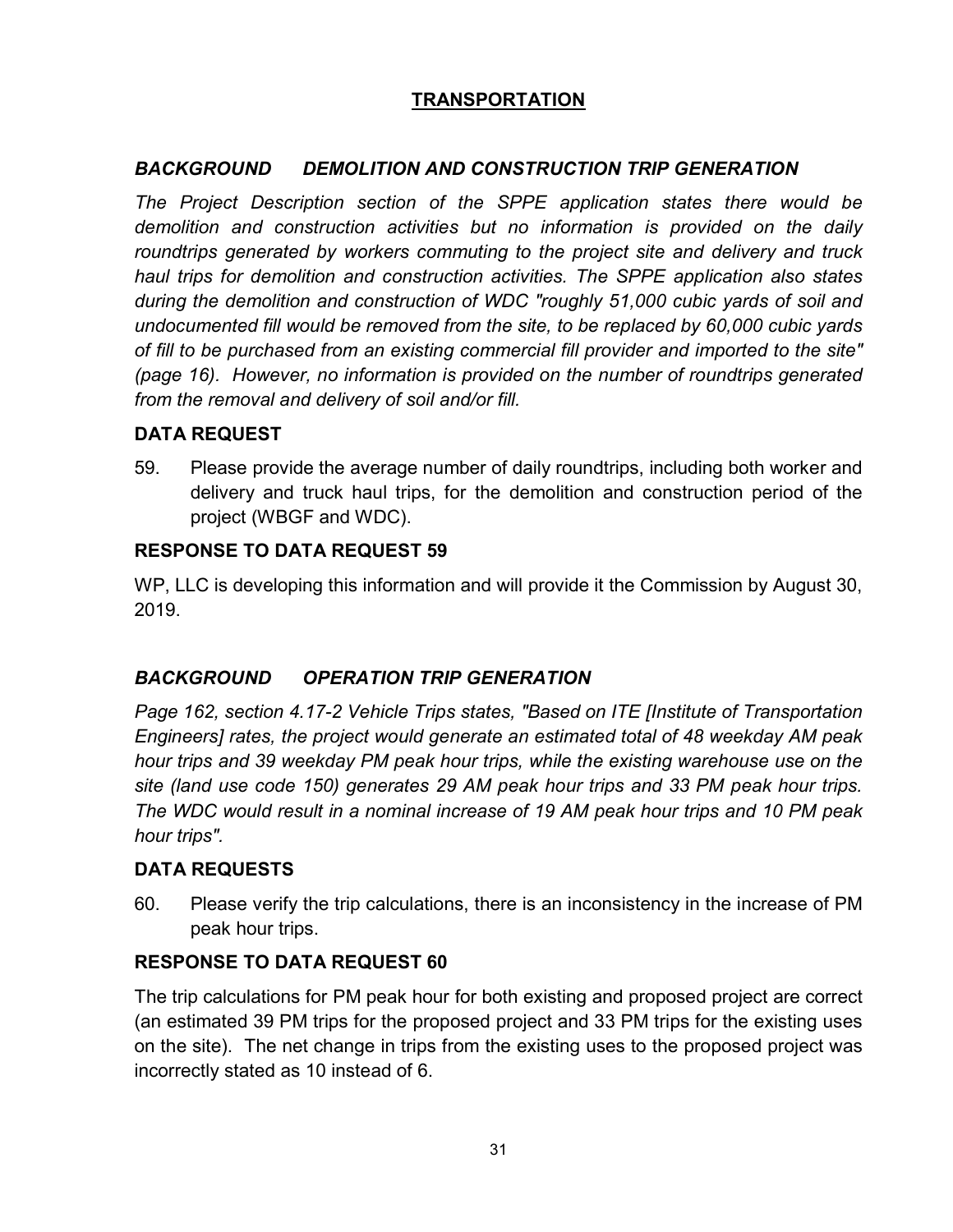61. Please provide the average number of daily roundtrips, including both worker and delivery and truck haul trips, for operation of the project (WBGF and WDC).

# **RESPONSE TO DATA REQUEST 61**

Based on the Institute of Engineers Trip Generation Manual  $(10<sup>th</sup>$  Edition), the project would result in an average of 431 daily one-way trips, or 215.5 average daily round trips. The ITE Trip Generation Manual provides estimates for trip generation rates associated with data center land uses (Land Use Code 160) based on calculations from a survey of an existing data center. Trip generation based on this average rate does not provide specific data on worker, delivery, or truck haul trips. Since the data is based on a survey of an existing data center, it can be assumed that the average trip rate encompasses worker, delivery, and haul trips associated with a typical data center.

# *BACKGROUND VEHICLE MILES TRAVELED*

As a result of recent updates to the CEQA Guidelines, which include analyzing *transportation impacts pursuant to Senate BiII 743, staff requests information on the vehicle miles traveled for the demolition, construction, and operation generated trips.*

# **DATA REQUESTS**

62. Please provide the estimated one-way trip lengths for the workers, deliveries, and truck haul trips generated by the project's demolition and construction activities.

# **RESPONSE TO DATA REQUEST 62**

The following CalEEMod default trip lengths were used to estimate one-way trip lengths associated with demolition and construction activities:

- Worker trips = 10.8 miles
- Vendor (delivery) trips  $= 7.3$  miles
- $\bullet$  Haul trips = 20 miles
- 63. Please provide the estimated one-way trip lengths for the workers, deliveries, and truck haul trips generated during project operation.

# **RESPONSE TO DATA REQUEST 63**

The following CalEEMod default trip lengths were used to estimate one-way trip lengths associated with project operation:

• C-W (Commercial Worker) trips = 9.5 miles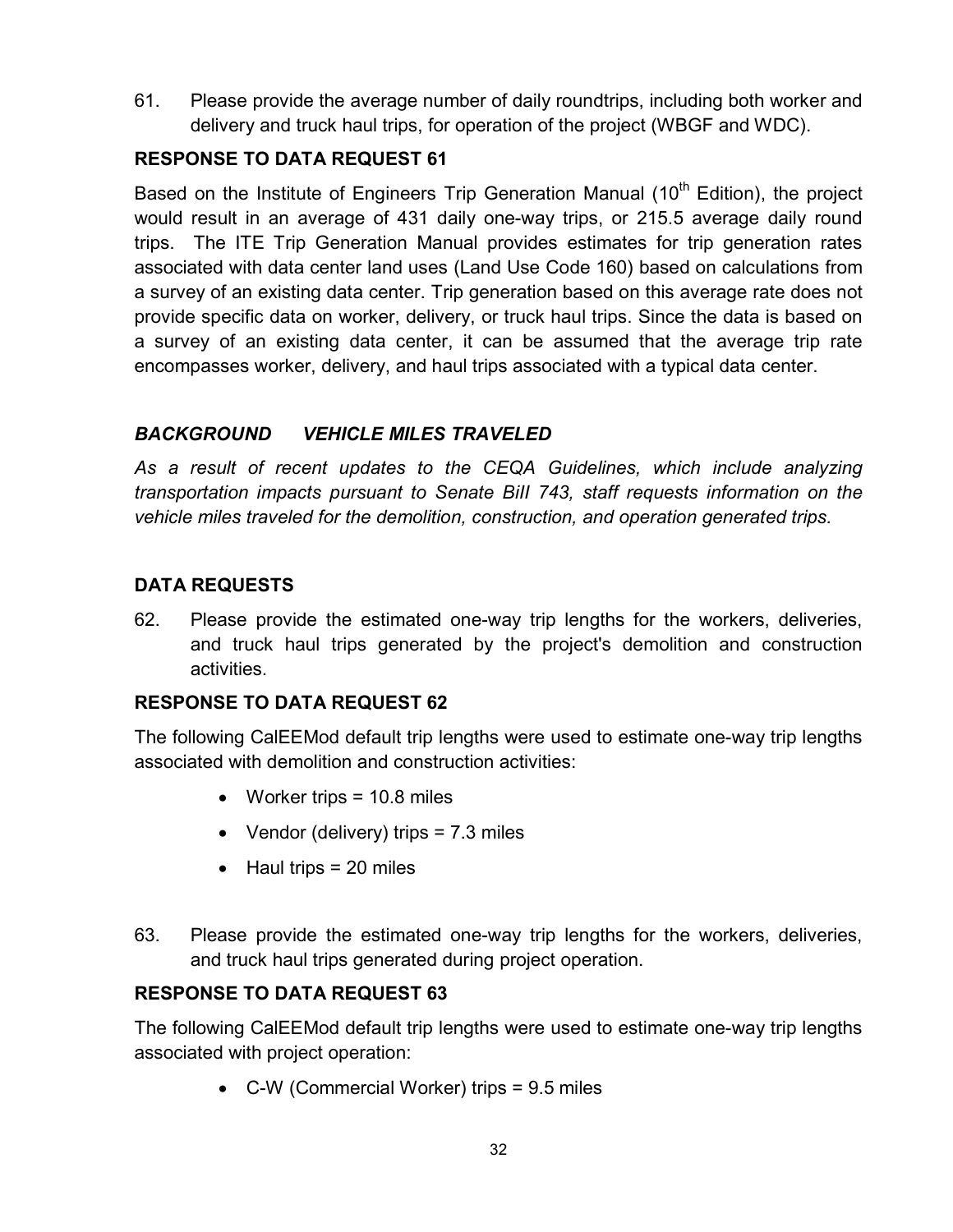- C-C (Commercial Customer) trips = 7.3 miles
- C-NW (Commercial Nonworker, including deliveries) = 7.3 miles

## *BACKGROUND THERMALPLUMES*

*According to the SPPE application, the project would have emergency generators and air cooled chillers and the project site is located approximately 0.3 miles from the Norman Y. Mineta San Jose International Airport.*

# **DATA REQUEST**

64. In order to evaluate potential plume hazards to aviation, please model (using the Spillane methodology) and provide analysis of the plume's velocity for the project's emergency generators and chillers.

## **RESPONSE TO DATA REQUEST 64**

The thermal plume analysis is being conducted and will be submitted under separate cover by September 15, 2019.

## *BACKGROUND PUBLIC ROADWAYS AND INTERSECTIONS*

*Page 164 of the SPPE application states, "project construction or operations will not permanently alter any public roadways or intersections".*

# **DATA REQUEST**

65. Would project demolition, construction, or operations temporarily alter any public roadway or intersection? If so, please identify which roadway and/or intersection would be affected, describe the alteration, and provide the duration of the activities on the affected roadway and/or intersections.

#### **RESPONSE TO DATA REQUEST 65**

Demolition, construction or operations of the WDC and the WBGF would not temporarily alter any public roadways or intersections.